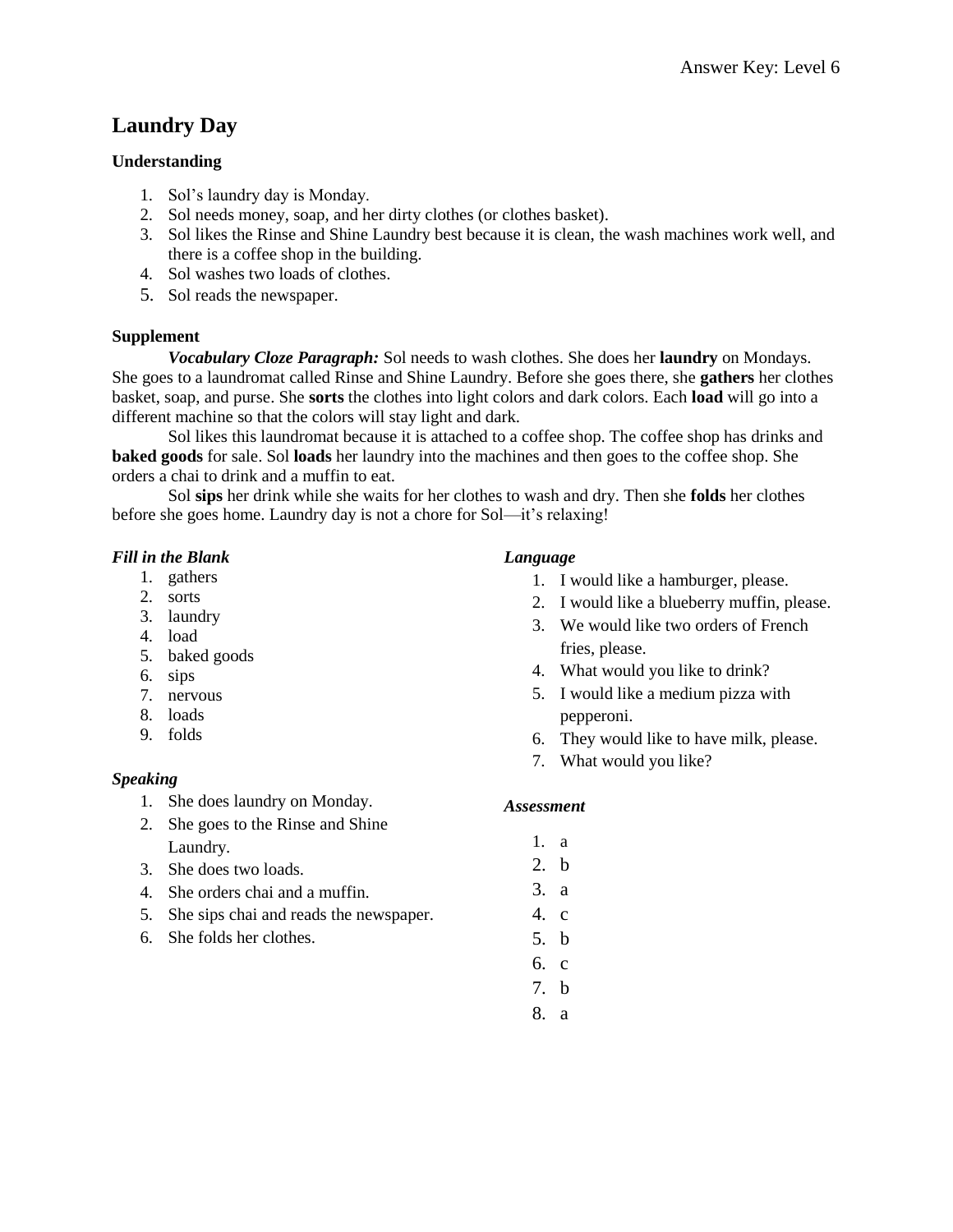# **Sam Can Feed Himself**

# **Understanding**

- 1. Sam is a toddler because he is 10 months old and is trying to be independent.
- 2. Independent means doing for oneself; not needing the support of another.
- 3. Good finger foods for toddlers include bananas, Cheerios, and graham crackers.
- 4. Mealtime is messy at Sam's house because he is exploring and eating various foods with his fingers. He is doing a lot of learning in these messy experiences.
- 5. Sam's mom lets him learn new things (and do as many things as he can for himself) as long as he is safe.

#### **Supplement**

*Vocabulary Cloze Paragraph:* Sam is over a year old. He is like most other toddlers, children between one and three years of age. He is very busy and active and **striving** to do things for himself. Sam is becoming more **independent**. He is excited when he learns to do a new task for himself. He has learned to feed himself.

When Sam eats, the table and Sam are both **messy**. Sam's mother knows that Sam is **exploring** new foods and trying them to see how they taste and feel. Sam has already **discovered** crackers and bananas. Crackers are **rough**. Bananas are **mushy**. He also likes to eat applesauce, oatmeal, and mashed potatoes. Oatmeal and potatoes **stick** to a spoon! Sam can eat those foods with a spoon. A lot of learning **takes place** when he is eating. He is developing and learning every day. Sam will be a **bright** and healthy boy as he grows up and learns to do more things for himself.

#### *Fill in the Blank*

- 1. bright
- 2. discovered
- 3. mushy
- 4. stick
- 5. rough
- 6. messy
- 7. exploring
- 8. takes place
- 9. independent
- 10. striving

# *Speaking*

- 1. Sam is learning to be independent.
- 2. Sam feels proud when he can feed himself.
- 3. Sam likes to explore and eat different foods with his finger.
- 4. Sam likes to eat bananas, Cheerios, graham crackers, applesauce, mashed potatoes, and oatmeal.
- 5. She thinks he should explore and try new things as long as he is safe.
- 6. She lets him do as many things as he can for himself.

# *Language*

- 1. ate
- 2. has watched
- 3. have learned/have discovered
- 4. watched
- 5. learned
- 6. felt
- 7. has learned

- 1. a
- 2. b
- 3. b
- 4. b
- 5. a
- 6. c
- 7. c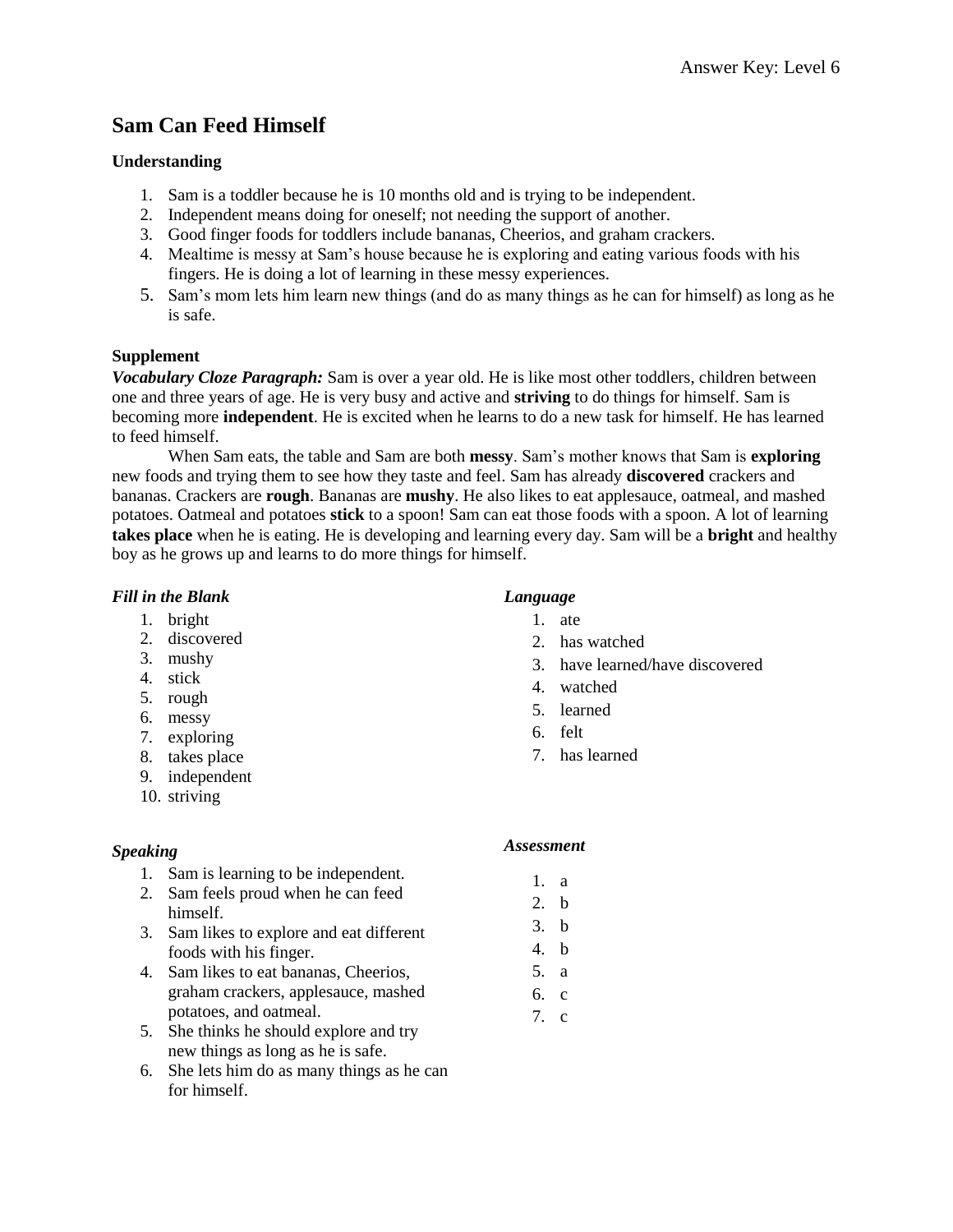# **A Free Shot Clinic**

# **Understanding**

- 1. The free shot clinic is held on the third Monday of each month.
- 2. Dawn wants to take her baby to the shot clinic because he needs a hepatitis shot.
- 3. Dawn soothes her baby with a calm voice and gentle touch.
- 4. The baby is due for his next shot in two months.
- 5. Dawn feels good about protecting her baby from diseases, specifically hepatitis.

# **Supplement**

*Vocabulary Cloze Paragraph:* One day Dawn visits with her friend about getting shots for their children. Dawn learns that there is a free shot clinic for children's immunizations **held** every month. The shot clinic is at the **public** health office. Parents can bring their children to the office in the **courthouse** for free immunizations.

Dawn decides to go to the free shot clinic for a **hepatitis** shot for her baby. If he gets the shot, he will be **protected** against getting the disease. A nurse at the clinic gives Dawn's baby the **shot**. It hurts him a little bit, but he feels better by listening to Dawn's **calm** voice. Dawn holds him and he feels **soothed**. The nurse tells Dawn that her baby might **react** to the shot. Dawn will watch him carefully tonight.

An immunization shot can protect her baby from getting a **disease**, so Dawn plans to visit the free shot clinic again in two months for a different type of shot.

# *Fill in the Blank*

- 1. courthouse
- 2. hepatitis
- 3. public
- 4. shot
- 5. protected
- 6. react
- 7. held
- 8. disease
- 9. soothed
- 10. calm

# *Speaking*

- 1. Dawn's friend tells her about the free shot clinic.
- 2. The free shot clinic is at the public health office in the courthouse.
- 3. Dawn's baby needs a hepatitis shot.
- 4. After the shot, he cries from the pain.
- 5. The baby is soothed by Dawn's calm voice and gentle touch.
- 6. She will return in two months.

#### *Language*

- 1. clean up
- 2. turn off
- 3. talk with
- 4. figure out
- 5. warm up
- 6. gets along with
- 7. throw it away
- 8. calm down
- 9. give up

- 1. b
- 2. c
- 3. c
- 4. a
- 5. c
- 6. b
- 7. b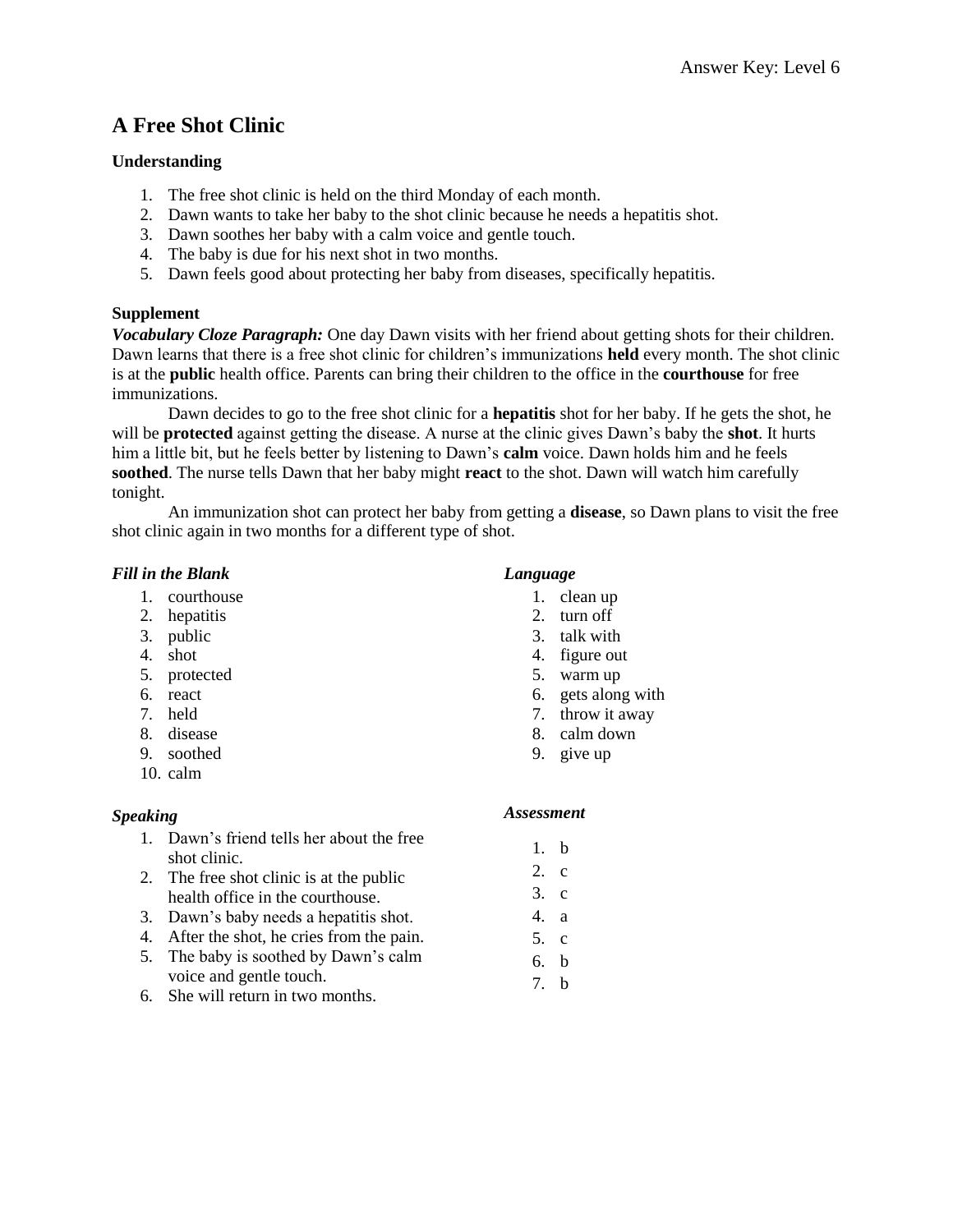# **The Common Cold**

### **Understanding**

- 1. You can keep from spreading a cold by washing your hands.
- 2. A.
- 3. You can keep from getting a cold by washing your hands, getting enough sleep and exercise, and by eating healthy foods and getting Vitamin C.
- 4. Germs cause colds.
- 5. Hand-washing is important because germs stay on hands unless the germs are washed away.

#### **Supplement**

*Vocabulary Cloze Paragraph:* "The common cold" is a nickname for the cold virus because the illness is easy to get and hard to avoid. You may get one to three colds per year. **Colds** are spread from person to person. They are spread by **germs** that you cannot see. Cold germs are **passed** when people sneeze or cough into their hands and then spread those germs on to other people and things they touch. Cold germs are often **spread** through hand-to-mouth **contact**. Touching something or someone with cold germs and then touching your mouth or nose is a good way to catch a cold.

How can you avoid catching the **common** cold? Washing your hands frequently is the first thing that doctors **suggest**. Doctors also recommend getting enough sleep, exercising, and eating healthy foods will all help to combat cold germs. Lastly, many people suggest getting Vitamin C in citrus foods or in **tablets**. Taking **Vitamin** C is another way to stay healthy and not catch a cold.

# *Fill in the Blank*

- 1. common
- 2. colds
- 3. contact
- 4. spread
- 5. tablets
- 6. germs
- 7. suggest
- 8. passed

# *Speaking*

- 1. Colds are caused by cold germs.
- 2. People can spread a cold by coughing and sneezing and spreading the germs.
- 3. A good way to keep from catching a cold is to wash your hands.
- 4. Doctors suggest seven to eight hours of sleep a night.
- 5. Oranges, grapefruits, and other citrus fruits that contain Vitamin C.
- 6. Vitamin C might help you stay healthier.

#### *Language*

- 1. The Blakely sisters may be absent from school tomorrow because they're sick.
- 2. You may catch a cold by breathing in germs when someone sneezes.
- 3. You may be too full from dinner to have dessert.
- 4. Adam may catch his children's colds.
- 5. We may want to take a different route to avoid some traffic.
- 6. Abdul and Anissa may buy the house.
- 7. Exercising may keep colds away.

- 1. b
- 2. a
- 3. c
- 4. b
- 5. a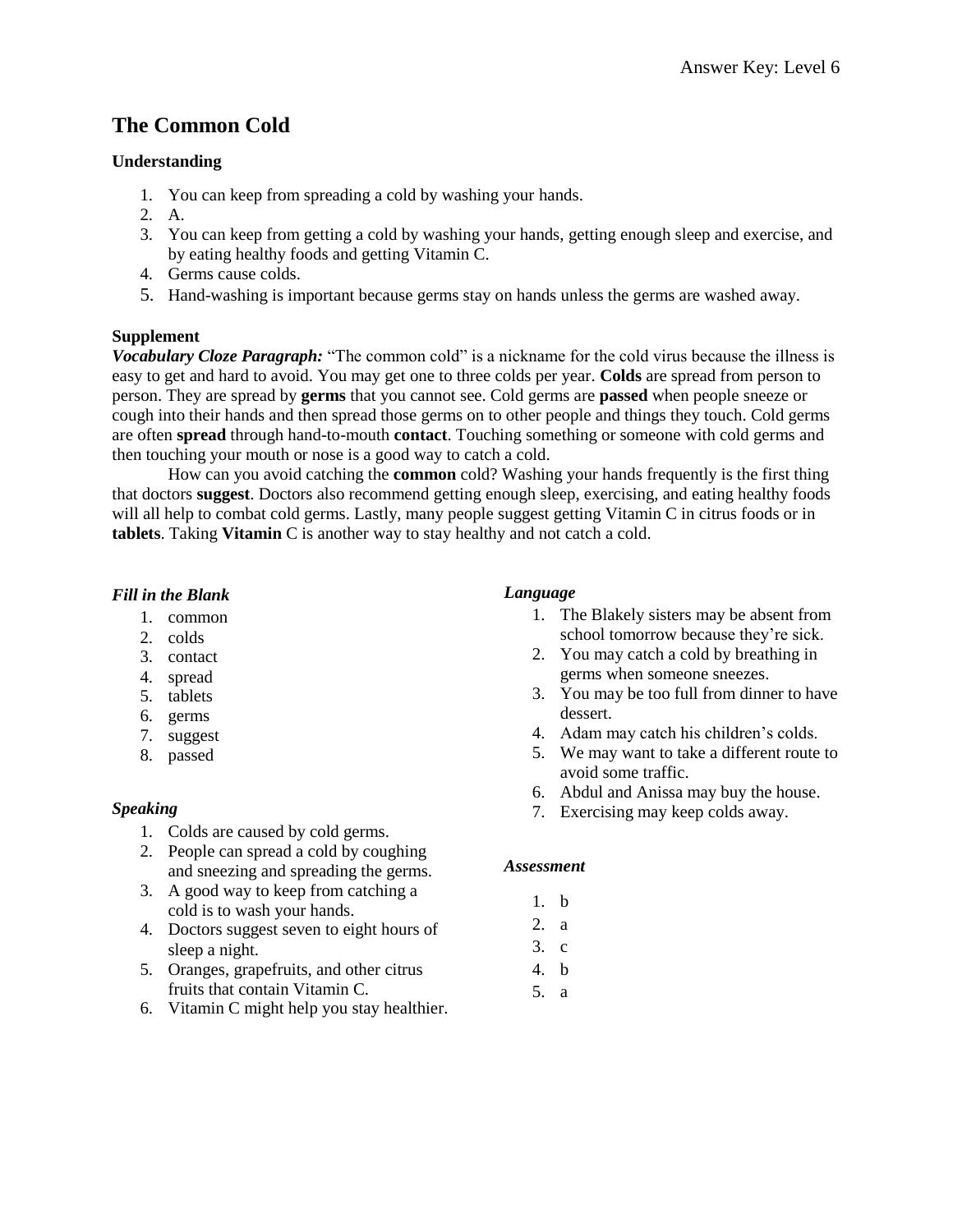# **A Health Care Directive**

# **Understanding**

- 1. Ruth's dad is in a nursing home because he is in a coma and is dying.
- 2. Ruth wants to fill out a health care directive.
- 3. The purpose of the form is to state someone's wishes about health care.
- 4. Ruth will get the health care directive form from her doctor.
- 5. Her husband, Keith, will be her health care agent.

# **Supplement**

*Vocabulary Cloze Paragraph:* About ten years ago, when Ruth's father was healthy, he completed a health care **directive**. The official **document** includes information about his health care wishes if he becomes unable to make decisions for himself. The health care directive **states** that his daughter Ruth is his health care agent. She has his best interests in mind; she can make decisions about his health care if he is not healthy enough to make decisions for himself.

Now Ruth's father has become ill with heart **disease**. He lives in a **nursing home**. He is in a **coma**. Ruth needs to make decisions **regarding** his health care.

Ruth has decided to complete a health care directive too. She asks her husband to be her health care **agent**. She will get the **form** from her doctor. Ruth's husband agrees to be her agent. It's a good idea to plan ahead for health care decisions. A health care directive can ensure Ruth's wishes are followed.

# *Fill in the Blank*

- 1. directive
- 2. disease
- 3. states
- 4. document
- 5. agent
- 6. coma
- 7. nursing home
- 8. regarding
- 9. form

# *Speaking*

# *Assessment*

1. c 2. a 3. b 4. a 5. b 6. a 7. b

- 1. He has heart disease. He is in a coma, and he is dying.
- 2. A health care agent makes health care choices for someone.
- 3. A health care directive states someone's wishes about health care.
- 4. She decides to do her own health care directive. She asks her husband to be her health care agent.
- 5. She will get the form from her doctor.
- 6. He agrees to be her health care agent.

# *Language:* Answers will vary.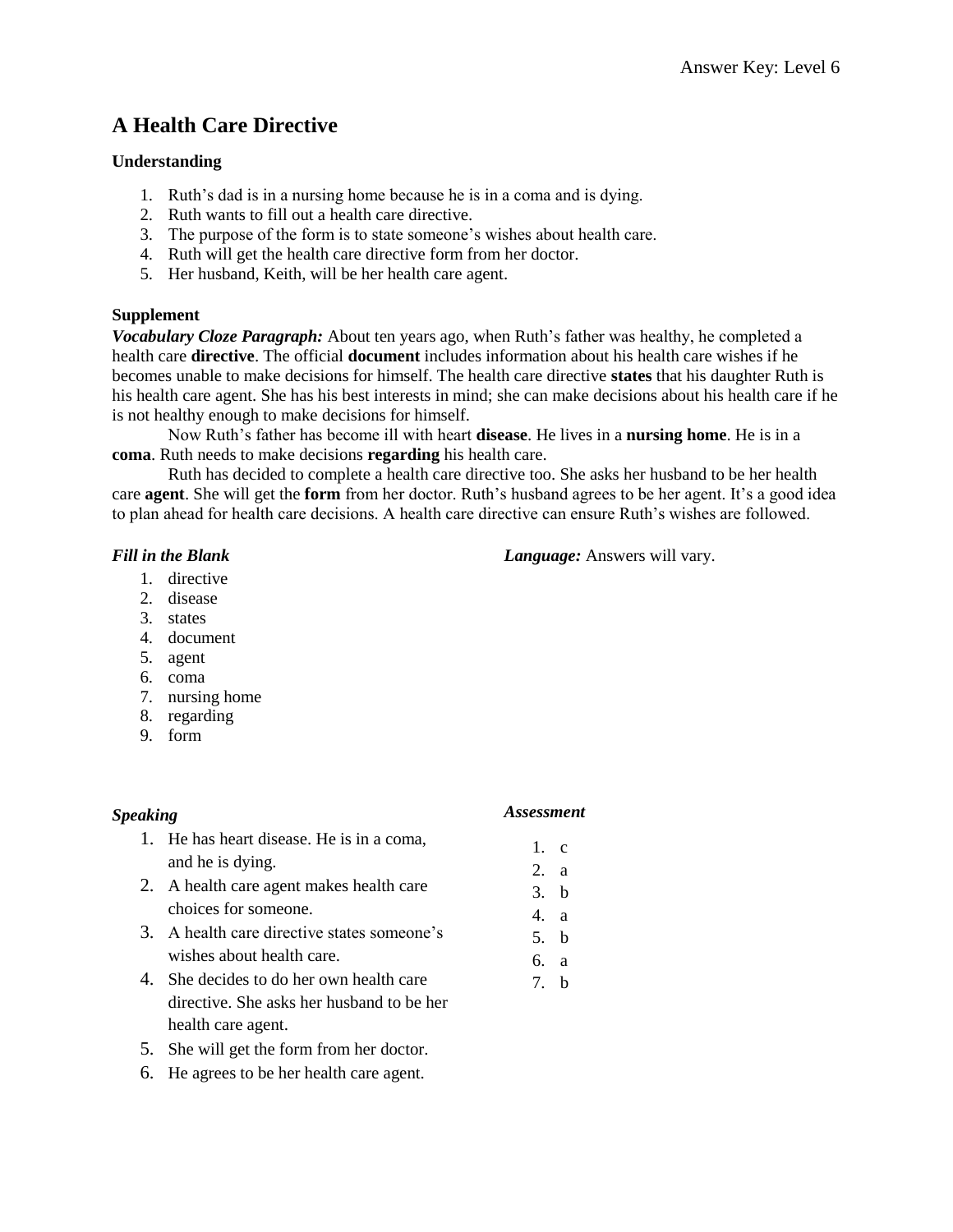# **Cell Phones at Work**

# **Understanding**

- 1. People talk and text on their cell phones in the car, in stores, and while walking down the street.
- 2. Wise means having good judgment, making good decisions and good choices.
- 3. Bill does not use his cell phone while working because his boss does not want workers to use cell phones while they are on the job.
- 4. Bill uses his cell phone only during breaks and his lunch hour.
- 5. At the end of the work day, Bill punches out on the time clock and turns on his cell phone.

# **Supplement**

*Vocabulary Cloze Paragraph:* Cell phones are very common. People talk and text on cell phones in the car, in stores, and while walking down the street. Using cell phones at work is not **wise**. Managers do not want workers using their cell phones during work time.

Bill takes his cell phone to work. Before he **punches** the time clock, he turns off his cell phone. The **time clock** records the beginning of his workday. Bill looks at his cell phone during his break time. He **checks** his voice mail. He **returns** calls and texts that he missed.

Bill and his coworkers use their cell phones during their **breaks** and lunch time. They listen to their **voice mail** messages and read their texts.

When Bill is finished working, he punches the time clock again. He turns on his cell to use.

# *Fill in the Blank*

- 1. returns
- 2. voice mail
- 3. breaks
- 4. punches
- 5. time clock
- 6. wise
- 7. checks

# *Speaking*

- 1. People can talk on cell phones in the car, in stores, and walking down the street.
- 2. Most bosses do not want workers using cell phones at work.
- 3. He turns off his cell phone.
- 4. He checks his voice mail and texts and returns any messages.
- 5. They can use their cell phones during breaks and lunch hours.
- 6. He punches out on the time clock and turns on his cell phone.

# *Language*

- 1. time clock
- 2. breakroom
- 3. voice mail
- 4. classroom
- 5. lunch break
- 6. workplace
- 7. team leader

# *Assessment*

1. b 2. a

- 3. b
- 4. c
- 5. a
- 6. c
- 7. a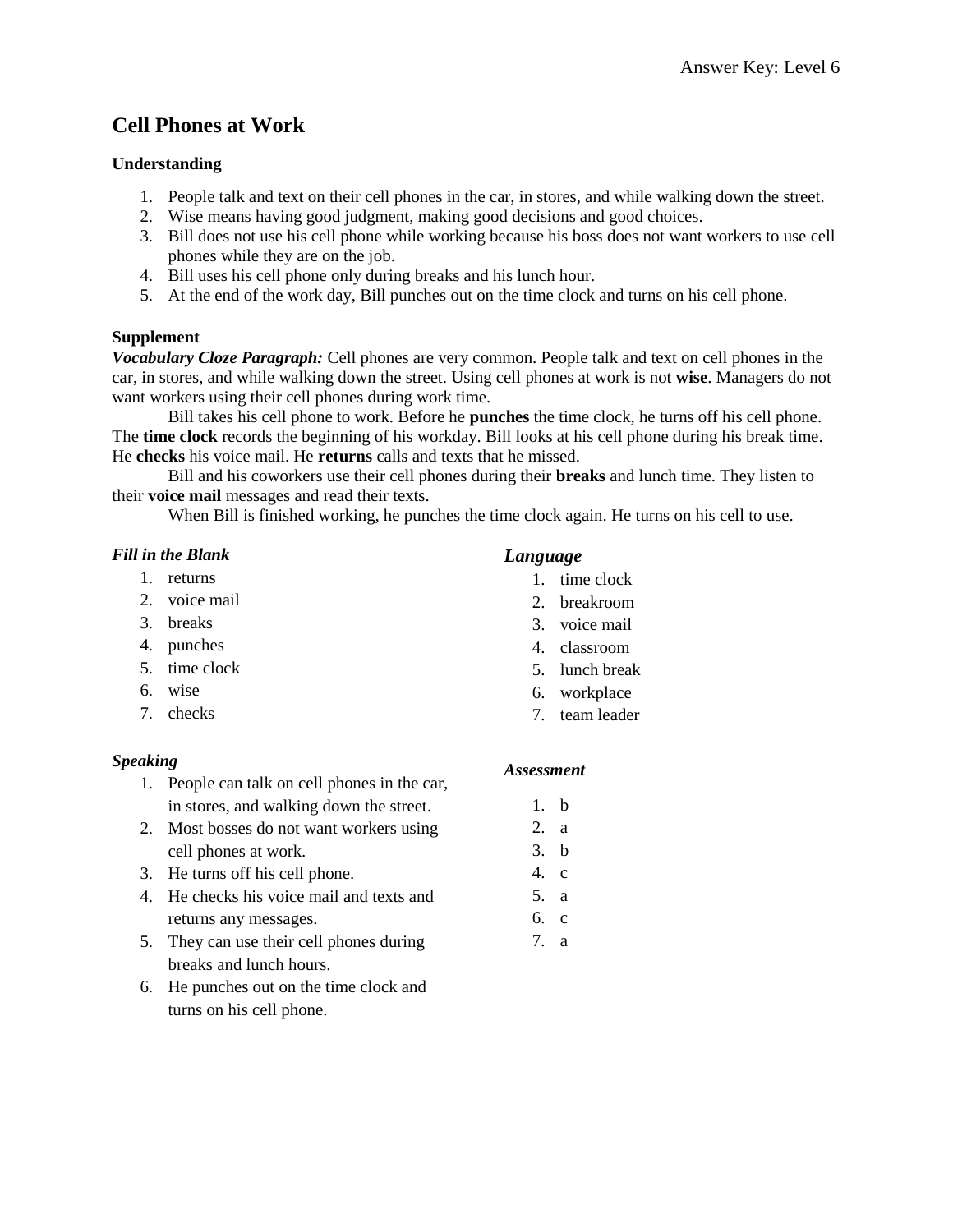# **Healthy Eating Made Easy**

### **Understanding**

- 1. A good website for learning about healthy eating is [www.choosemyplate.gov](http://www.choosemyplate.gov/)
- 2. The five food groups are Fruits, Vegetables, Grains, Protein Foods, and Dairy.
- 3. You should look at a fruit juice label to make sure it says "100% fruit juice."
- 4. Half of your plate should be filled with fruits and vegetables.
- 5. Three examples of foods in the Protein group are meat, fish, and eggs (also nuts).

#### **Supplement**

*Vocabulary Cloze Paragraph:* Have you ever wanted to feel better and be healthier? A website called [www.choosemyplate.gov](http://www.choosemyplate.gov/) can help you do that. By following the tips for healthy eating on the website, you can feel good and be healthier.

Any fruit that is fresh, **dried**, frozen, or canned is a healthy addition to your diet. Fruit juice is a part of this group, too, if the **label** on the juice says it has 100% fruit juice. You can eat vegetables that are **canned** and fresh. Vegetables can also be cooked, dried, frozen, or **raw**. The third group is the grains group, which includes whole grains and **refined grains** like white flour and white rice. Whole grains have **fiber**, which is good for digestion. Eating more whole grains, such as oatmeal, brown rice, and whole wheat bread, is healthier for you. The **protein** group includes meat, fish, eggs, and nuts. It is important to remember to choose lean meats over fatty meats. Dairy foods are foods made from cow's milk. You might enjoy eating healthy dairy foods like yogurt and cheese.

Take a look at [www.choosemyplate.gov](http://www.choosemyplate.gov/) to help you plan your daily diet. The website's advice could help you to eat **healthy** foods and feel better!

### *Fill in the Blank*

- 1. canned
- 2. dried
- 3. refined grains
- 4. healthy
- 5. label
- 6. raw
- 7. protein
- 8. fiber

# *Speaking*

- 1. I can go to [www.choosemyplate.gov](http://www.choosemyplate.gov/)
- 2. I can eat fresh, dried, frozen, or canned fruit.
- 3. Beans and peas are also in the Protein Foods group.
- 4. I should eat fruits and vegetables the most.
- 5. The grains that are healthier are whole grains.
- 6. Examples of dairy foods are milk, foods made from milk, cheeses, yogurt, chocolate milk, and ice cream.

#### *Language*

- 1. purses, bags, and backpacks
- 2. flats, high heels, sneakers, and boots
- 3. whole wheat flour, brown rice, and oatmeal
- 4. pencils, pens, paper clips, and envelopes
- 5. cheese, yogurt, and ice cream
- 6. meat, fish, eggs, and nuts
- 7. coats, jackets, shawls, and scarves

- 1. b
- 2. b
- 3. a
- 4. b
- 5. b
- 6. c
- 7. b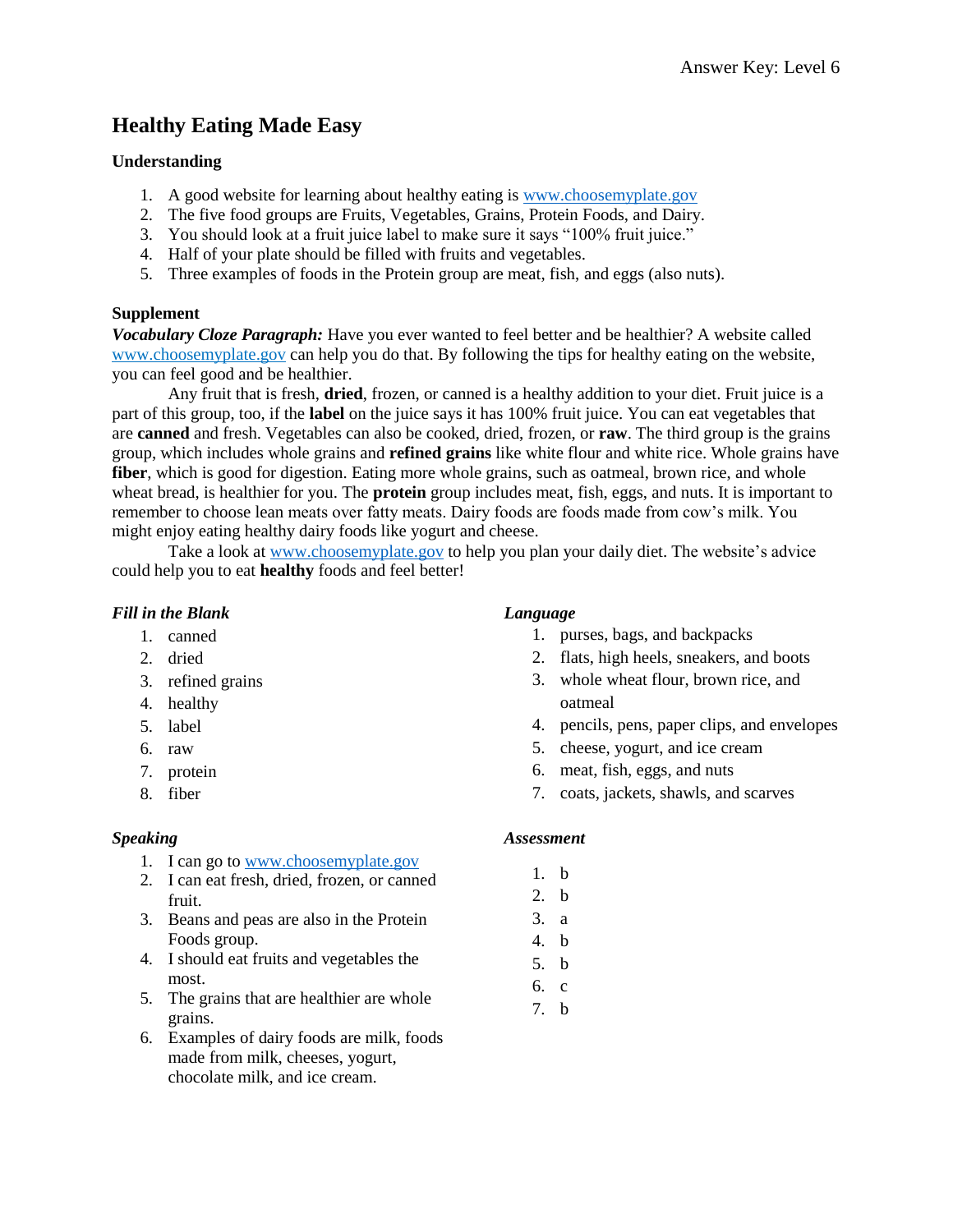# **Taste Testing**

#### **Understanding**

- 1. We use our tongue to taste.
- 2. We can taste four basic flavors: sweet, sour, salty and bitter.
- 3. Lemons taste sour.
- 4. The bitter taste buds are found at the back of the tongue.
- 5. To disappear means to no longer exist.

#### **Supplement**

*Vocabulary Cloze Paragraph:* Everyone likes to eat different foods because we all have different **flavors** we like to taste. Taste is of one of our five **senses**. As we grow, we develop our sense of taste. We discover what we like to eat and what we don't like to eat—our likes and our **dislikes**. We taste flavors through the **taste buds** on our tongues. There are four **basic** flavors. Many people like the sweet flavors of sugary foods. Other people prefer the salty flavors of foods like chips and pretzels. Some people like the sour flavors of lemons and limes. The last flavor is **bitter**, something that is not very pleasant on the tongue. Some people like the bitter taste of dark chocolate.

Babies can taste **strong** flavors as they are learning to identify which foods they like and don't like. As people grow older, their sense of taste **mellows**. Their taste buds **disappear**, and they cannot taste as much. The four flavors become weaker on the tongue.

| <b>Fill in the Blank</b> |            | Language                  |
|--------------------------|------------|---------------------------|
| 1.                       | taste buds | noun                      |
| 2.                       | bitter     | 2.<br>verb                |
| 3.                       | senses     | 3.<br>verb                |
| 4.                       | dislikes   | 4.<br>noun                |
| 5.                       | mellows    | 5.<br>verb                |
| 6.                       | basic      | 6.<br>noun                |
| 7.                       | strong     | 7.<br>noun                |
| 8.                       | disappear  | 8.<br>verb                |
| 9.                       | flavors    |                           |
| <b>Speaking</b>          |            | <i><b>Assessment</b></i>  |
|                          |            | $\mathbf{1}$ $\mathbf{1}$ |

| 1. We taste sweet, sour, salty, and bitter |             | h   |
|--------------------------------------------|-------------|-----|
| flavors.                                   | $2_{-}$     | - a |
| 2. Sweet foods are sugar and honey.        | $3$ . c     |     |
| 3. Salty foods are chips are crackers.     | 4. a        |     |
| 4. A sour food is lemon.                   | $5-h$       |     |
| 5. Bitter foods are banana peels or dark   | 6.          | - a |
| chocolate.                                 | $7 \quad c$ |     |
|                                            |             |     |

6. As people age, their taste buds mellow and disappear.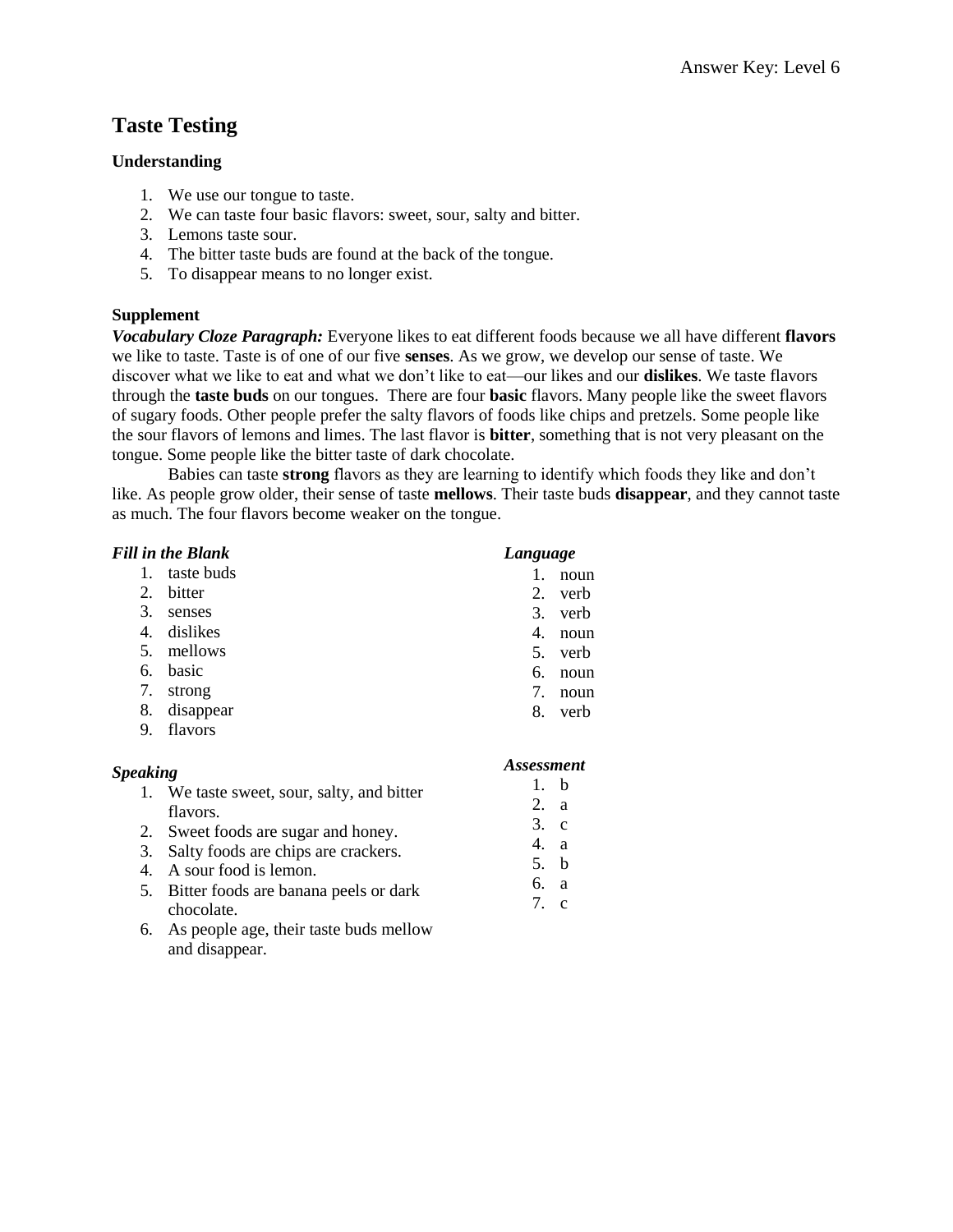# **TV Parental Guidelines**

#### **Understanding**

- 1. Mimic means to copy someone or something; to imitate.
- 2. Answers will vary, there is no specific definition.
- 3. Students need to create their own definition based on their understanding of the text.
- 4. A TVY program is okay for all children, even young ones, whereas a TV7 program is only okay for children ages 7 and above.
- 5. A TVMA guideline means the TV program is for mature viewers only. It is not a good show for children under 17 years of age.
- 6. Rosa's nine-year-old should watch programs that have a TVY, TV7, or TVG rating.
- 7. Rosa youngest child is three. Programs that would be okay for her youngest child to watch are those with a TVY and TVG rating.
- 8. TV programs affect children's behavior. Children mimic what they see and hear on TV.

# **Supplement**

*Vocabulary Cloze Paragraph:* Like most parents, Rosa is concerned about what her kids watch on TV. She wants her kids to be well-behaved and use **respectful** language. She knows that kids sometimes **act** like the **characters** they see on TV. Rosa uses TV parental **guidelines** to help her decide which shows her kids can watch.

Because her kids are young, she only lets them watch a TVY or TV7 **program** when she isn't watching with them. These shows are okay for young children. If Rosa is watching TV with her children, sometimes she allows TVPG programs. These shows need parental **guidance**. She does not allow her children to watch TVMA programs because those are for **mature** viewers over the age of 17. The TV Parental Guidelines can be **found** in the corner of the TV screen at the start of every show.

Learning about the four guidelines that are used for **general** programs has helped Rosa feel better about letting her kids watch TV. She doesn't have to worry as much about how the shows will **affect** their behavior.

| <b>Fill in the Blank</b> |  |  |  |  |
|--------------------------|--|--|--|--|
|--------------------------|--|--|--|--|

- 1. programs
- 2. respectful
- 3. affect
- 4. mature
- 5. characters
- 6. guidance
- 7. general
- 8. found
- 9. act
- 10. guidelines

# *Speaking*

- 1. Rosa wants her children to be kind and caring, to behave well, and to use respectful language.
- 2. TV can affect children because they mimic and repeat what they see on TV.
- 3. Rosa asks her teacher for help.
- 4. Rosa learns about TV parental guidelines.
- 5. *Language* **Assessment** 1. who 1. b 2. that 2. b 3. that 3. c 4. who  $4. b$ 5. who 5. c 6. that 6. c 7. who 7. a
	- 6. Children's programs have two guidelines.
	- 7. They have helped Rosa choose better shows for her children.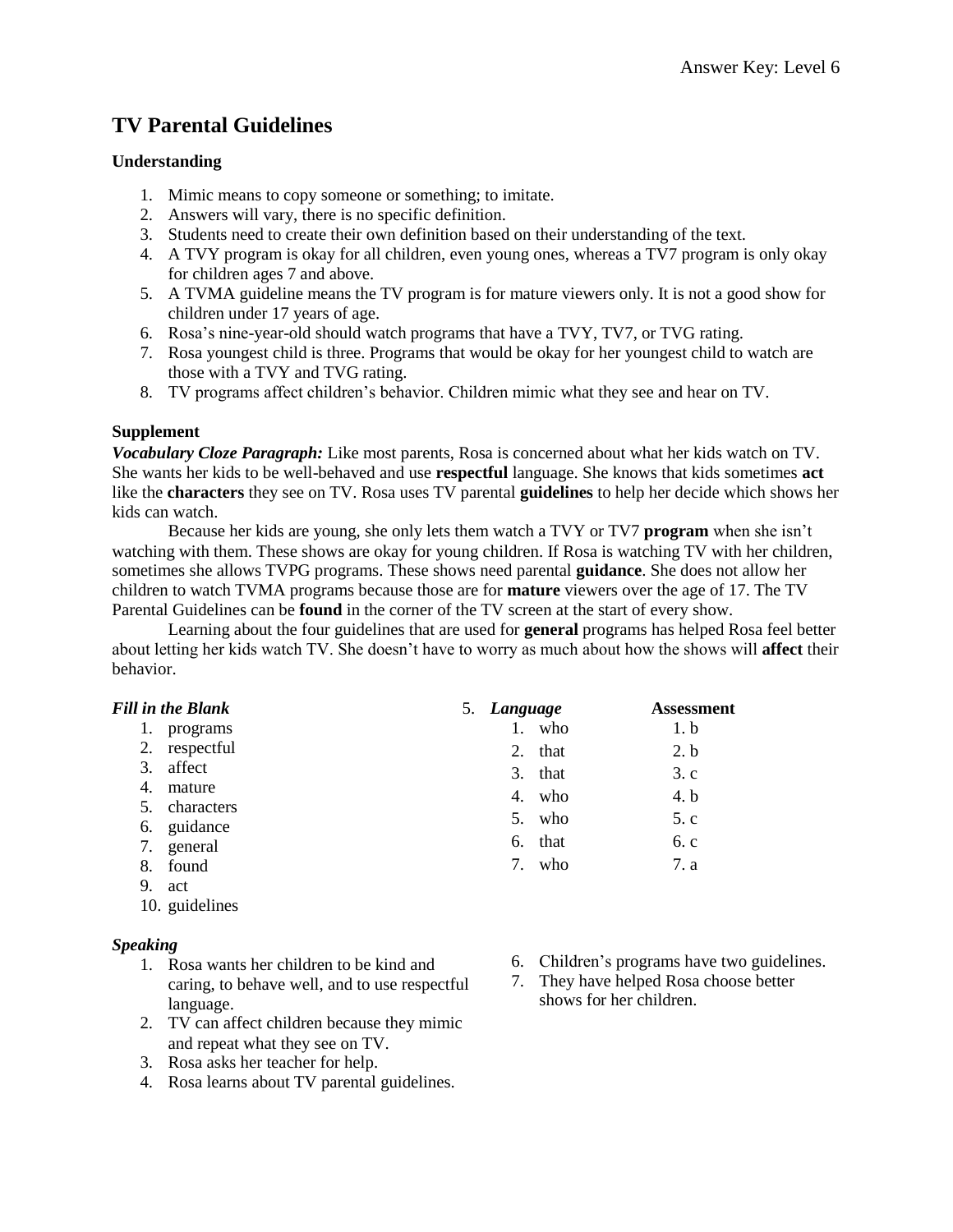# **A New Job Skill**

# **Understanding**

- 1. Raul lost his job because the plant where he worked closed.
- 2. Raul calls Kris at the technical school because he wants to learn some new job skills.
- 3. Classes are held during the day and in the evening.
- 4. At technical schools, the cost and class sizes are less than at other schools.
- 5. Raul will visit the school on Friday.

# **Supplement**

*Vocabulary Cloze Paragraph:* Raul worked at a **plant**, but it closed. He is **laid off**. To find a new job, he needs to learn a new job **skill**. He calls his friend Kris. She works at a **technical school**, a school where adults can train for new jobs and careers.

Raul asks Kris, "When do you **hold** classes?" He is glad to hear that the school has classes **during** the day and in the evening.

Kris tells Raul that most of their **programs** take two years to finish. The cost of attending is lower than a university, and the class sizes are smaller.

Raul asks if he can visit her school on Friday.

"Yes," **replies** Kris. "See you then!"

# *Fill in the Blank*

- 1. plant
- 2. programs
- 3. technical school
- 4. laid off
- 5. hold
- 6. during
- 7. skill
- 8. replies

# *Speaking*

- 1. He is laid off because the plant where he worked closed. 2. He cannot find a job in town that uses his skills. 1. a 2. c 3. a
- 3. He calls the technical school.
- 4. It has classes during the day and in the evening.
- 5. Most programs are two years long.
- 6. The cost and class size are lower than at other schools.
- 7. He wants to visit the school on Friday.

*Language:* Answers will vary.

*Assessment*

4. b 5. c 6. b 7. b 8. c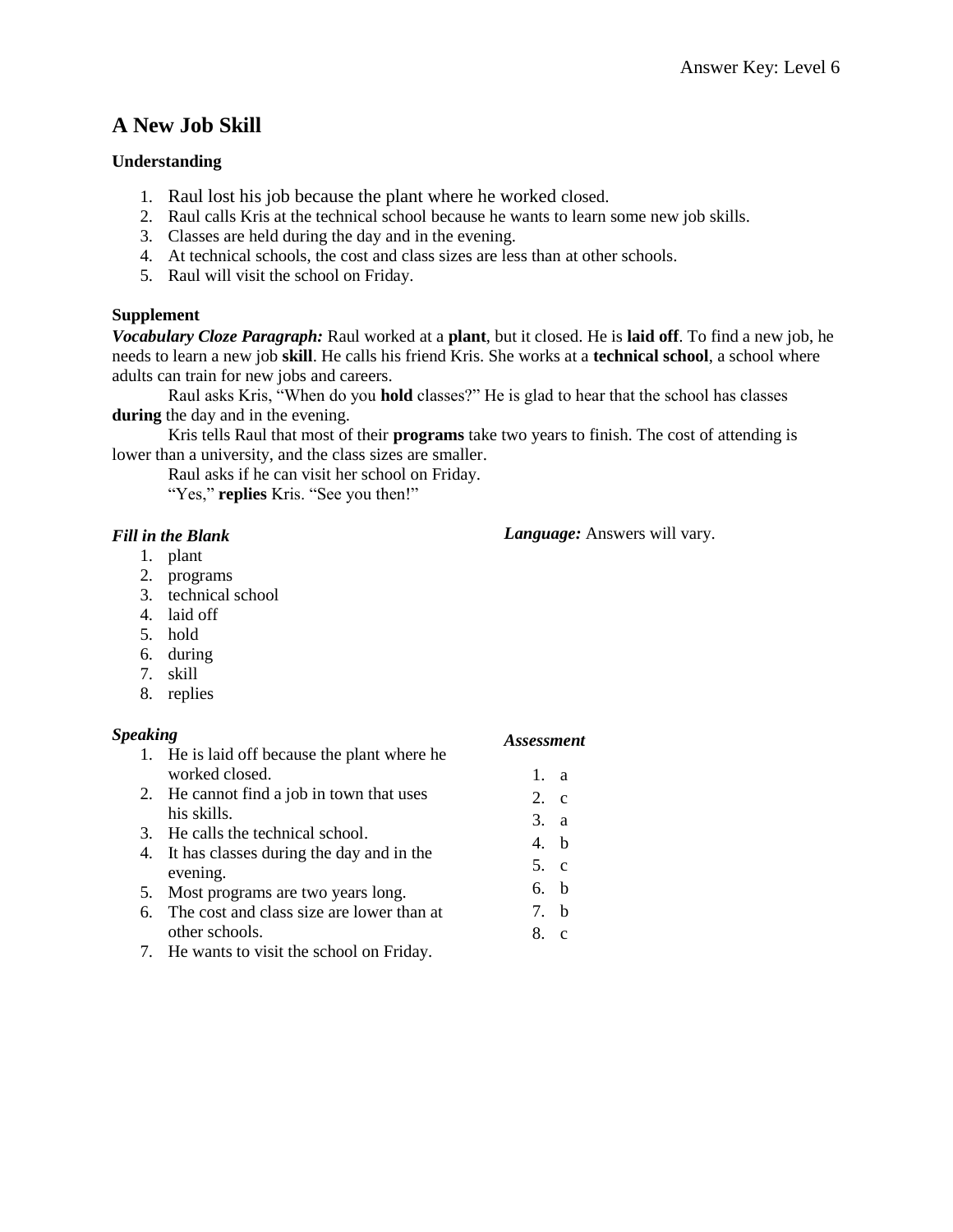# **Are You Tired?**

# **Understanding**

- 1. Dan was going to school to get his GED.
- 2. Dan wanted more sleep because he wanted to do well on his GED test.
- 3. He began eating healthier foods. He also ate his large meal earlier in the evening and just had a small snack before bed.
- 4. Prepare means to get ready for something that is going to happen.
- 5. Dan took a shower after work because it helped him relax.
- 6. Dan is a happier person, he has more energy, and he is concentrating better at school and at work.

# **Supplement**

*Vocabulary Cloze Paragraph:* Dan's daily **routine** was making him tired! He had so many things to do each day. He helped his children get ready for school. He went to GED preparation classes. He did the **housework** at home. Plus, he went to work. He had unhealthy eating **habits**, usually eating junk food, soda, and big meals. He went to bed at different times every night. He didn't know why he was so tired!

Dan's teacher told him about needing good sleep before he took the GED test. Dan was motivated to do well on the test. He decided to change his routine. He **packed** a good meal for his break at work. He ate **healthy** snacks too. He took a warm shower after work to **relax**. He went to bed at the same time every night. Dan found that this routine helped him to have more **energy**. He could **concentrate** better and focus on his class and at work. Dan isn't tired anymore!

# *Fill in the Blank*

- 1. energy
- 2. habits
- 3. healthy
- 4. concentrate
- 5. packed
- 6. relax
- 7. housework
- 8. routine

# *Speaking*

- 1. He got his children ready for school and then went to his own classes.
- 2. He was studying for his GED.
- 3. He ate chips, drank pop, and he ate a big meal.
- 4. His teacher told him about getting better sleep.
- 5. He packed a larger, healthy meal to eat at work.
- 6. He took a warm shower.
- 7. He has more energy and can concentrate better at school and at work.

# *Language*

- 1. Lila drank coffee in the evening, and she couldn't fall asleep.
- 2. Shukri packed lunches for her children, and she made them breakfast.
- 3. Enzo took his driving test again, and he passed the test.
- 4. Harry is trying to lose weight, and he is exercising more.
- 5. Chun and Thai worked second shift, and they got a dinner break at 6:00 p.m.
- 6. My sister and I went to the mall, and we ate at the food court.

- 1. b
- 2. a
- 3. c
- 4. b
- 5. a
- 6. b
- 7. c
- 8. a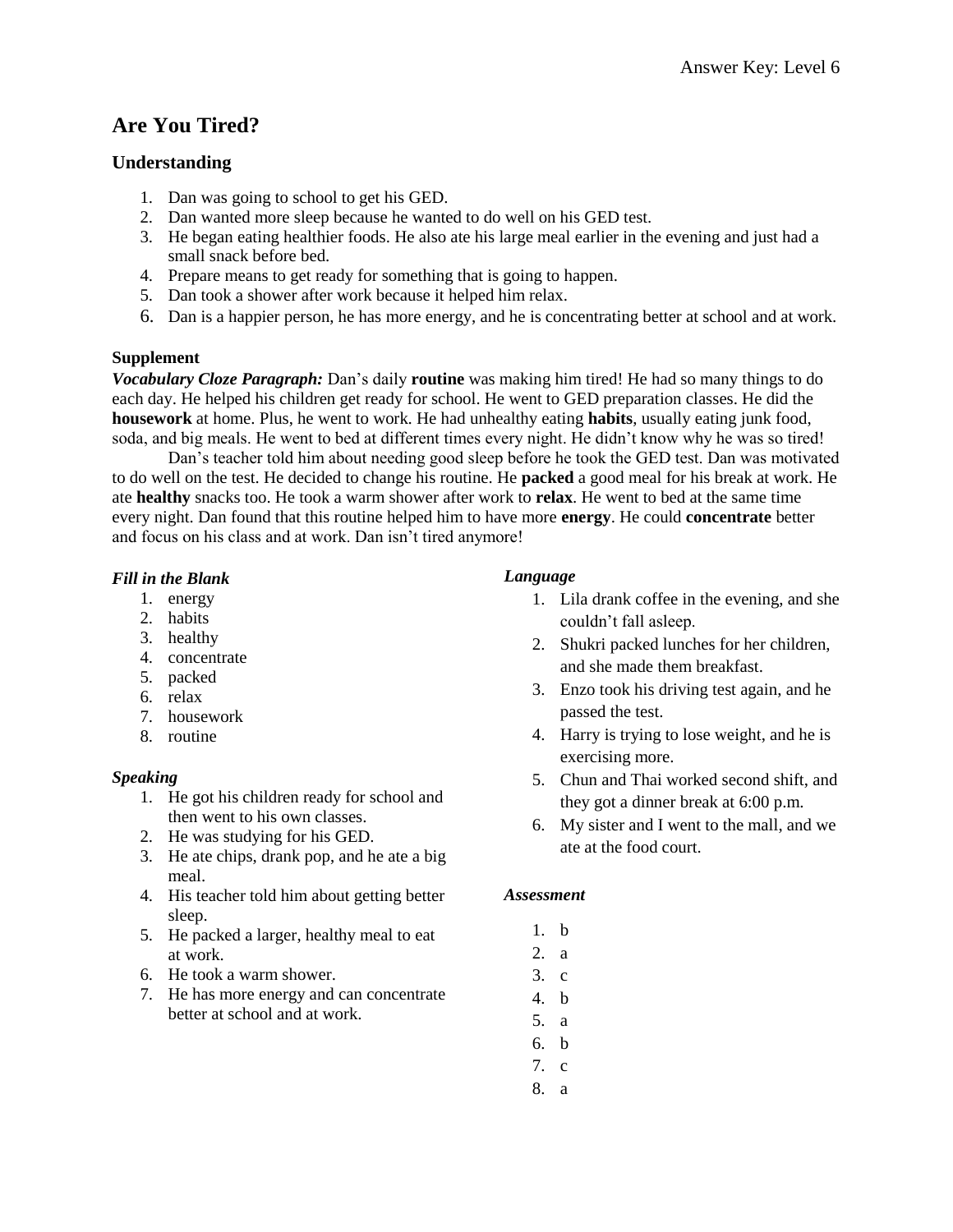# **Tire Trouble**

# **Understanding**

- 1. Zach spent the weekend in the Twin Cities.
- 2. The back tire on the driver's side is low.
- 3. Replace means to put something in the place of something else.
- 4. Zach is missing a wrench and a jack.
- 5. Zach finds air for his tire at a gas station.

#### **Supplement**

*Vocabulary Cloze Paragraph:* Zack had fun with his friends in the Twin Cities. He **spent** time with them over the weekend. He is getting ready to drive home now. His friend notices that one of Zack's tires is **low**. They both look at the tire. Zack **replace** the low tire with the tire he keeps in the trunk for emergencies, or he can put more air in the tire. He opens his trunk. The **spare tire** is there. Unfortunately, he does not have a **jack**. He also does not have a **wrench**, a tool he needs to change the tire. He will have to put air in the tire before he drives home to increase the **tire pressure.**

Zack says goodbye to his friends and drives to a gas station. It is three **blocks** away. Zack drives up to the air hose. He **inflates** the low tire with air. Now he can drive home. He checks his car's information **panel** during his ride home, just to make sure the tire is full.

#### *Fill in the Blank*

- 1. blocks
- 2. tire pressure
- 3. jack
- 4. spare tire
- 5. low
- 6. replace
- 7. inflates
- 8. panel
- 9. wrench
- 10. spent

#### *Speaking*

# *Assessment*

1. c 2. b 3. c 4. a 5. a 6. c 7. a 8. c

*Language:* Answers will vary

- 1. He sees that the back tire on the driver's side of Zack's car is low.
- 2. He can replace the low tire or put more air into it.
- 3. He doesn't put on the tire because he doesn't have a wrench or a jack.
- 4. The gas station is three blocks away.
- 5. He drivers to the gas station.
- 6. At the gas station, Zack inflates the tire.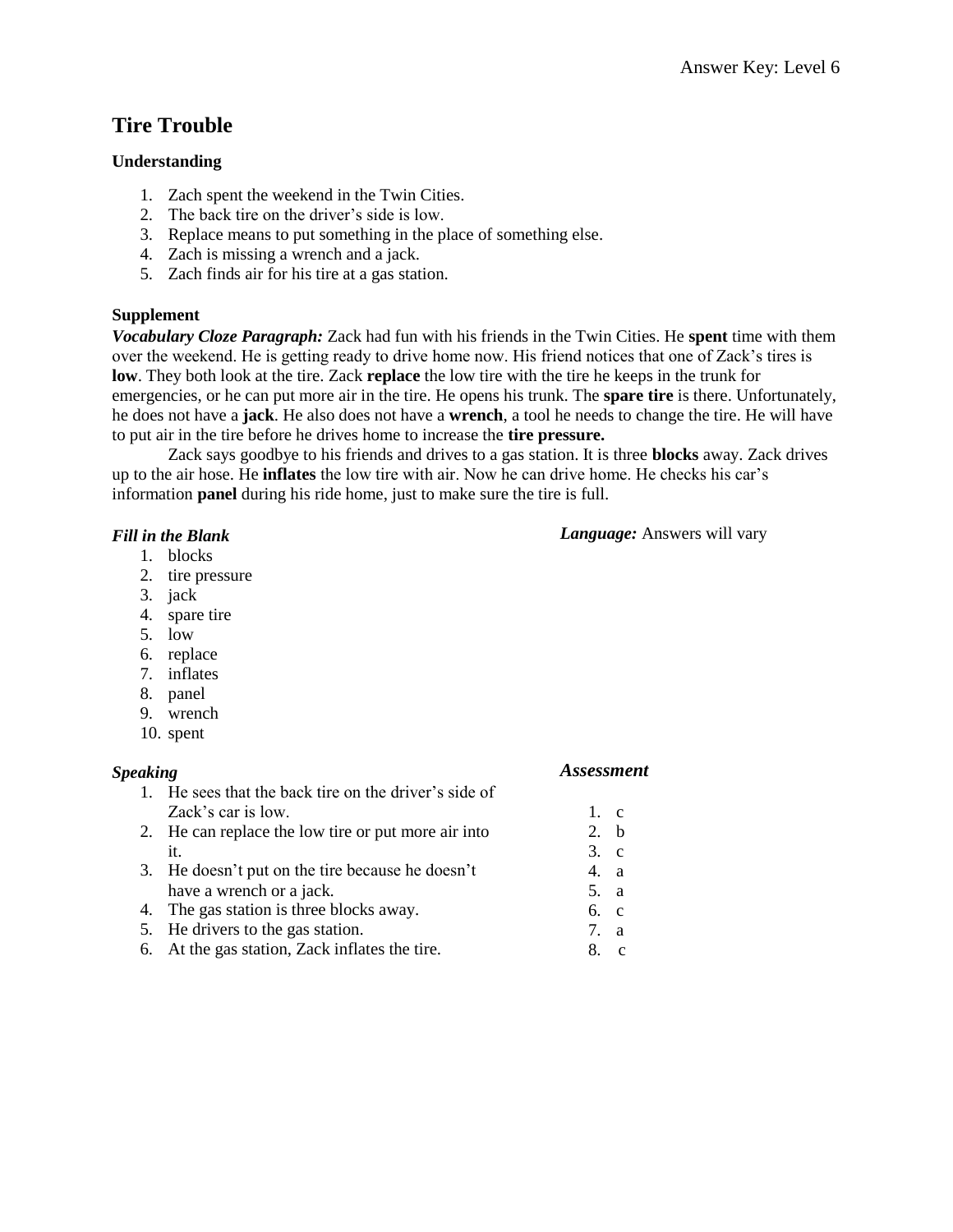# **Help Your Kid Succeed in School**

# **Understanding**

- 1. Studies show that when parents are involved in their child's school life, the child is more successful.
- 2. Kim talked to Ben's teacher about ways to become more involved.
- 3. Kim reviewed Ben's homework every night and regularly had lunch with him at school.
- 4. Review means to look over or examine.
- 5. Appear means to come into view, or to be seen.

#### **Supplement**

*Vocabulary Cloze Paragraph:* Kim hoped her son Ben would earn good grades and do well in school. She wanted to be more **involved** with her son's life. Ben's teacher sent home a note about how parents becoming more involved in their children's lives can help the children become more **successful**. Kim was a busy parent. She felt **unsure** about ways in which she could become involved with limited time. After asking Ben's teacher for ideas, Kim had a plan. She started **reviewing** Ben's homework every night after dinner.

Another part of the plan was to eat lunch at Ben's school two times a month. Kim found that eating lunch with Ben was a good way to **get to know** some of her son's classmates. When Kim came to eat lunch at school, she would see a smile **appear** on Ben's face that showed how much he enjoyed her visits.

Kim's involvement **proved to be** a way to show Ben that she cared about him at home and at school, where he spent much of the day. Ben got good **grades** and had some nice friends. Kim was proud of her son, and she was glad she got more involved in his life.

# *Fill in the Blank*

- 1. involved
- 2. reviewing
- 3. successful
- 4. grades
- 5. proved to be
- 6. unsure
- 7. appear
- 8. get to know

#### *Speaking*

- 1. She wanted to be more involved.
- 2. She felt unsure of where to start.
- 3. She reviewed his homework each night.
- 4. When she ate lunch with Ben, she got to know some of Ben's classmates.
- 5. At the end of the story, she felt good.
- 6. He felt good because he knew his mom cared about him while he was at school and at home.

# *Language*

- 1. worst
- 2. better/more rewarding
- 3. busier
- 4. most successful
- 5. the best/the healthiest
- 6. better
- 7. more involved

- 1. c
- 2. a
- 3. c
- 4. a
- 5. c
- 6. b
- 7. b
- 8. c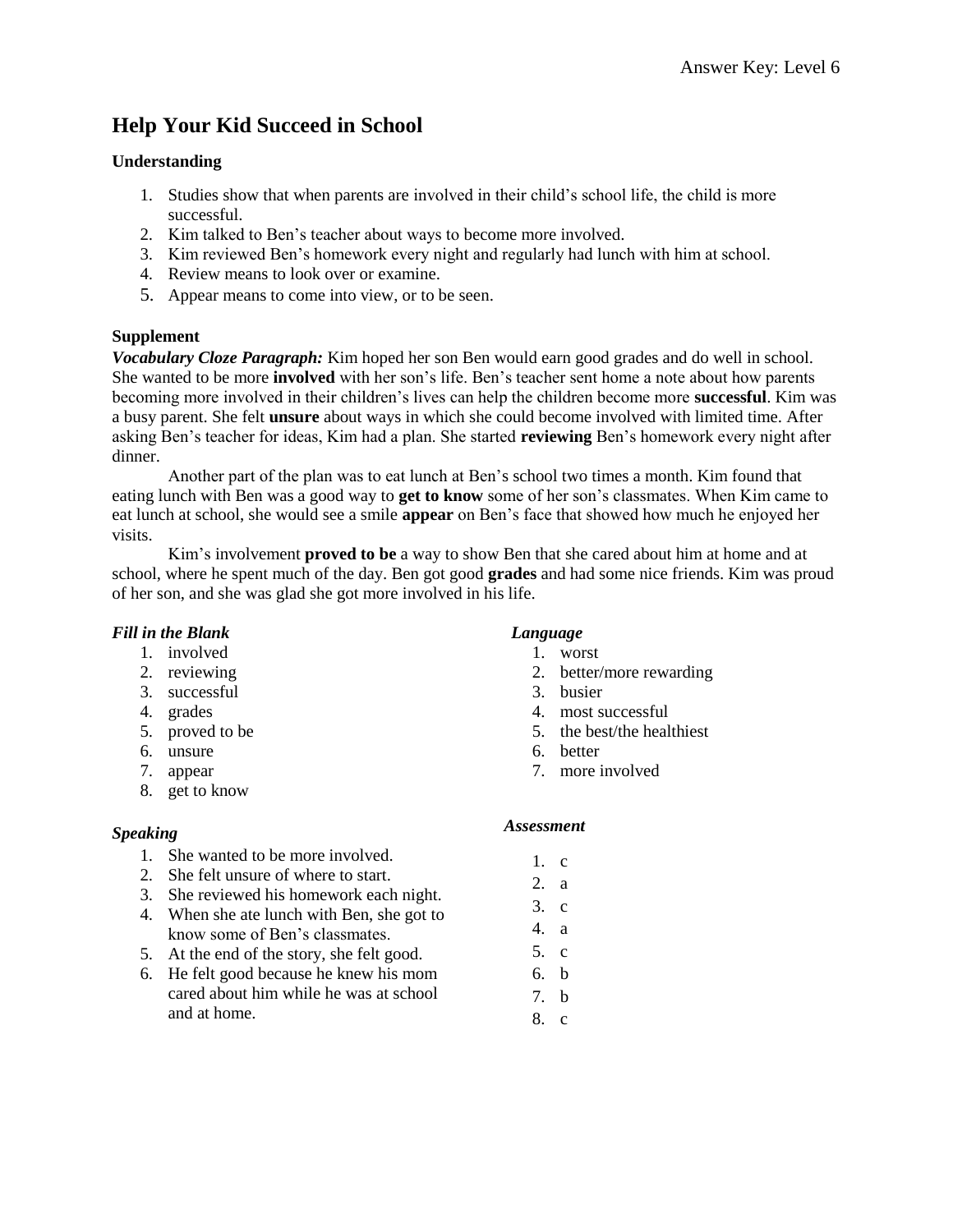# **Grocery Shopping with Kids**

### **Understanding**

- 1. Pam wanted her children to eat healthy food because she wanted her kids to have healthy minds and healthy bodies.
- 2. Pam's son chose apples.
- 3. Pam's daughter chose red fruit.
- 4. B.
- 5. The weight of the fruit determined how much Pam would have to pay for it.
- 6. Pam's children were more likely to eat foods they had chosen.

#### **Supplement**

*Vocabulary Cloze Paragraph:* Pam found out that her children would eat healthy foods more often if they helped to pick out foods at the grocery store. In the fruit **aisle**, Pam gave her children a choice between grapes and apples. Both fruits are healthy. Grapes and apples have vitamins. Apples are a good **source** of Vitamins A and C. They are also full of **fiber**. Pam's son wanted red apples, not green ones. Pam's daughter wanted green grapes, not red ones.

Now they needed to **weigh** the bags of fruit. The children looked for a **scale**. They enjoyed **guessing** how much the bags would weigh. They found the **weight** of each bag. Then Pam **determined** the price of each bag of fruit. When they were finished, they **searched** for vegetables. Pam hoped her children would continue to enjoy healthy foods that they helped choose at the store.

#### *Fill in the Blank*

- 1. guessing
- 2. weigh
- 3. source
- 4. determined
- 5. fiber
- 6. weight
- 7. aisle
- 8. searched
- 9. scale

# *Speaking*

- 1. She knew that healthy eating grows healthy minds and bodies.
- 2. She asked them if they wanted apples or grapes.
- 3. Apples have Vitamins C and A. Grapes have Vitamin C.
- 4. They guessed how much their fruit would weigh.
- 5. The weight determined how much Pam would have to pay.
- 6. She let her children choose food to eat.

# *Language*

- 1. The children will eat either oranges or bananas.
- 2. Carlos wants to take either a backpack or a suitcase.
- 3. Yan likes to have either fruit or cookies for dessert.
- 4. She will buy either the read car or the black SUV.
- 5. You should take either this pink sweater or that yellow one.
- 6. They do their homework either at the library or at Gina's house.

- 1. a
- 2. c
- 3. a
- 4. b
- 5. a
- 6. b
- 7. a
- 8. c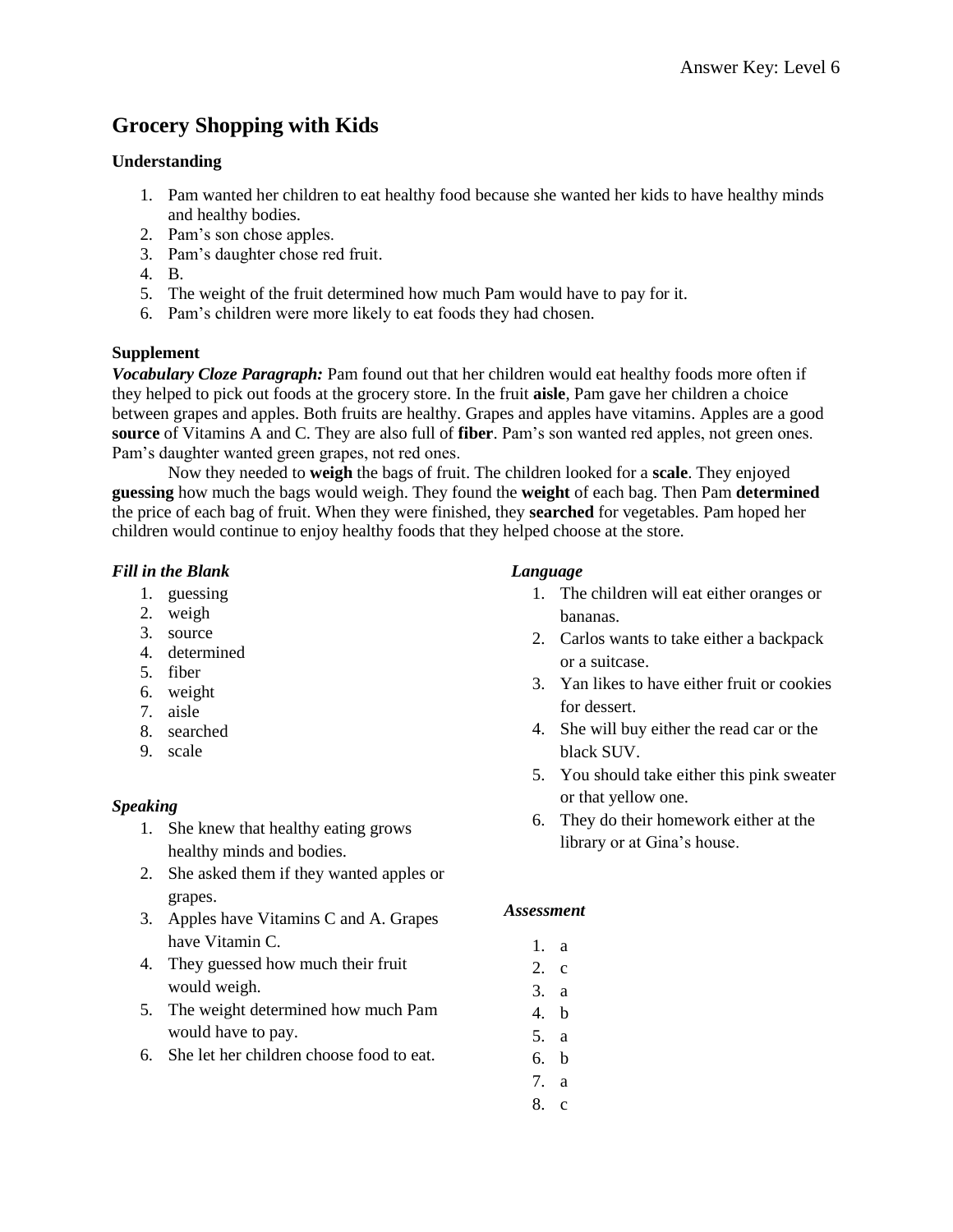# **What Can One Person Do?**

# **Understanding**

- 1. Sally Rogers wrote "What Can One Little Person Do?"
- 2. We can "get the job done" by helping one another.
- 3. She stayed in her seat and would not move to the back of the bus even though by doing so, she was at risk of being put in jail.
- 4. He led the country's fight for human rights and delivered the famous "I Have a Dream" speech.
- 5. Liberty is the right to be free; being able to act, think, and speak as one wishes.

# **Supplement**

*Vocabulary Cloze Paragraph:* What can you do if you want to see changes in your city or your country? Can one person make a difference? Sally Rogers wrote a song about how one person can change things for the better in the world. Her song "What Can One Little Person Do?" gives listeners some **clues** about ways one person can make a big difference in the world. The song tells about people have led the **fight** for equality for everyone. Equality means everyone has equal **rights**.

Sally sings about Rosa Parks, a woman who **stood her ground** when a bus driver asked her to change seats on a segregated bus. Rosa had **justice** on her side, and she knew she was doing the right thing. She could have been **thrown** in jail. Sally also sings about Martin Luther King, Jr., a man who was a leader for civil rights and **liberty** or freedom for all people regardless of their race, religion, or gender.

Sally's song can inspire people to try to make the world a better place. If you want to help **homeless** people you see on the streets or you want to have a cleaner, safer neighborhood, you can make the difference. We have justice **on our side.**

|                 | <b>Fill in the Blank</b>                  | Language                 |              |
|-----------------|-------------------------------------------|--------------------------|--------------|
| $\mathbf{1}$ .  | homeless                                  | $1_{\cdot}$              | need         |
| 2.              | fight                                     | 2.                       | learns       |
| 3.              | stood her ground                          | 3.                       | are          |
| 4.              | thrown                                    | 4.                       | chooses      |
| 5.              | justice                                   | 5.                       | gives        |
| 6.              | liberty                                   | 6.                       | are          |
| 7.              | rights                                    | 7.                       | shares       |
| 8.              | on our side                               | 8.                       | pays         |
| 9.              | clues                                     |                          |              |
| <b>Speaking</b> |                                           |                          |              |
| $\mathbf{1}$ .  | The title is "What Can One Little Person" | <i><b>Assessment</b></i> |              |
|                 | Do?"                                      | 1.                       | a            |
| 2.              | One person can help another one, and      | 2.                       | b            |
|                 | together the two can get something done   | 3.                       | $\mathbf{c}$ |
|                 | that one person couldn't do alone.        | 4.                       | b            |
| 3.              | Rosa Parks stayed and stood her ground.   | 5.                       | a            |
| 4.              | He led this country's fight for human     | 6.                       | b            |
|                 | rights.                                   | 7                        | $\Omega$     |

- 5. We should all fight for liberty.
- 6. One person can do a lot to make the world better.
- 7. a
- 8. c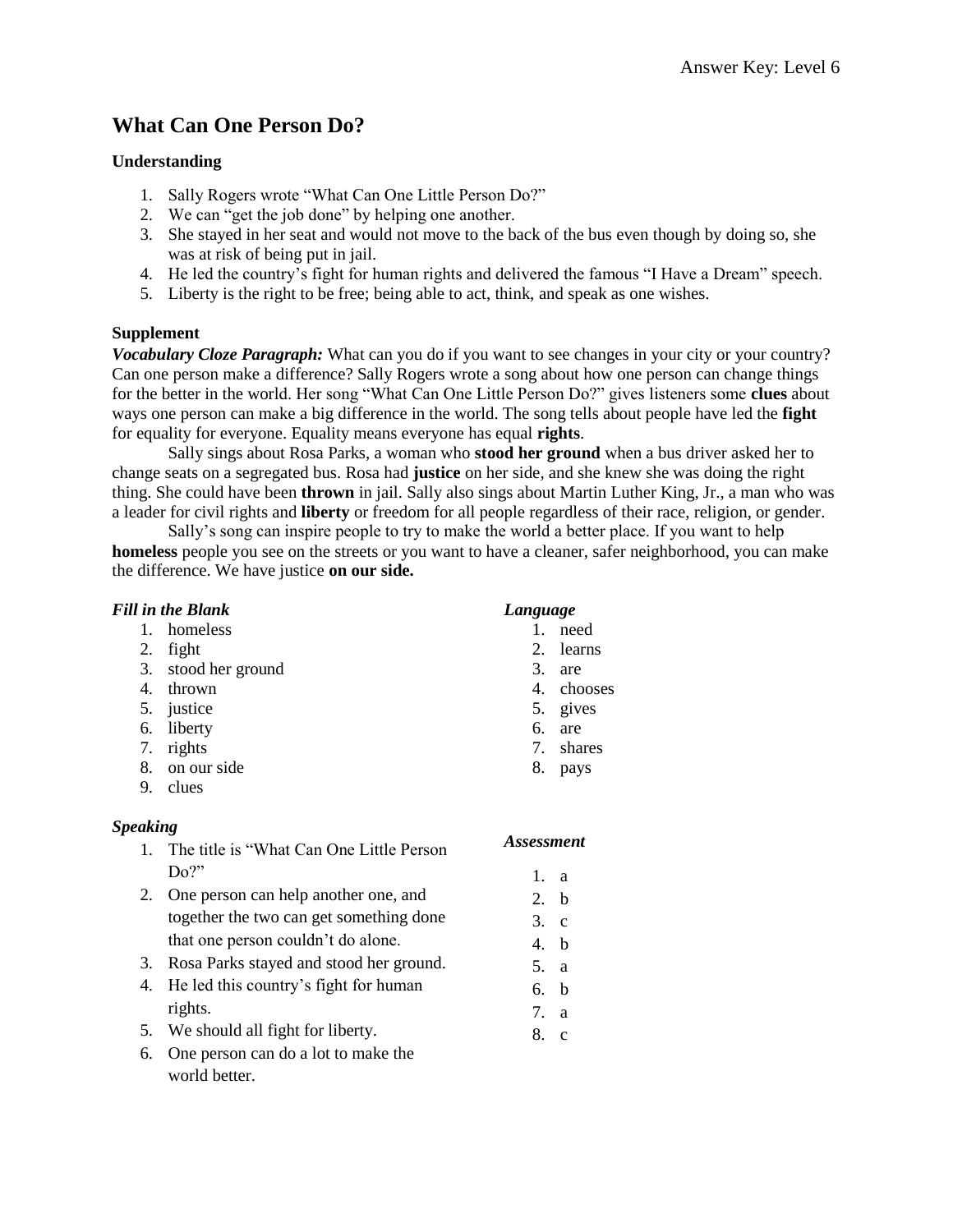# **Rules of the Road**

# **Understanding**

- 1. Kim puts on her seatbelt when she gets in the car.
- 2. Headlights help her see and be seen in rain and snow.
- 3. An attentive driver stays focused on the road; she is not distracted by using her cell phone, reading, or eating.
- 4. The shoulder is the edge or border of the road.
- 5. If you see flashing red lights or hear a siren, you should pull over onto the shoulder of the road and stop your car.

# **Supplement**

*Vocabulary Cloze Paragraph:* Kim was an **attentive** driver. She always **focused** on the road and didn't use her cell phone or eat while driving. She used her seat belt. She turned on her **headlights** in rain and snow. She drove the **posted** speed limit and didn't go over it. She was a good driver.

One day, Kim heard a **siren**. It was coming from an **ambulance** behind her. She was **unsure** about what to do next. She slowed down. The ambulance could not pass her in the other lane with all of the **oncoming** cars. She saw the ambulance driver **motioning** with his hand for Kim to pull over. She drove her car onto the **shoulder** of the road so the ambulance could pass her.

Kim learned that she always needs to pull over onto the shoulder if an ambulance is coming up behind her. The ambulance needs to get to the hospital quickly and safely. Kim will remember that next time.

# *Fill in the Blank*

- 1. headlights
- 2. posted
- 3. ambulance
- 4. siren
- 5. focused
- 6. motioning
- 7. unsure
- 8. attentive
- 9. oncoming
- 10. shoulder

# *Speaking*

- 1. When she got in her car, she put on her seatbelt.
- 2. Kim turned on her headlights.
- 3. Kim did not use her cell phone, read, or eat while driving.
- 4. Kim slowed down.
- 5. After the driver motioned her, she drove along the shoulder of the road.
- 6. She learned that if she sees an emergency vehicle, she must stop her car on the shoulder of the road.

# *Language*

- 1. should have followed
- 2. should have taken
- 3. should have driven
- 4. should have been
- 5. should have pulled over
- 6. should have brought
- 7. should have done

- 1. c
- 2. b
- 3. a
- 4. c
- 5. a
- 6. b
- 7. a
- 8. c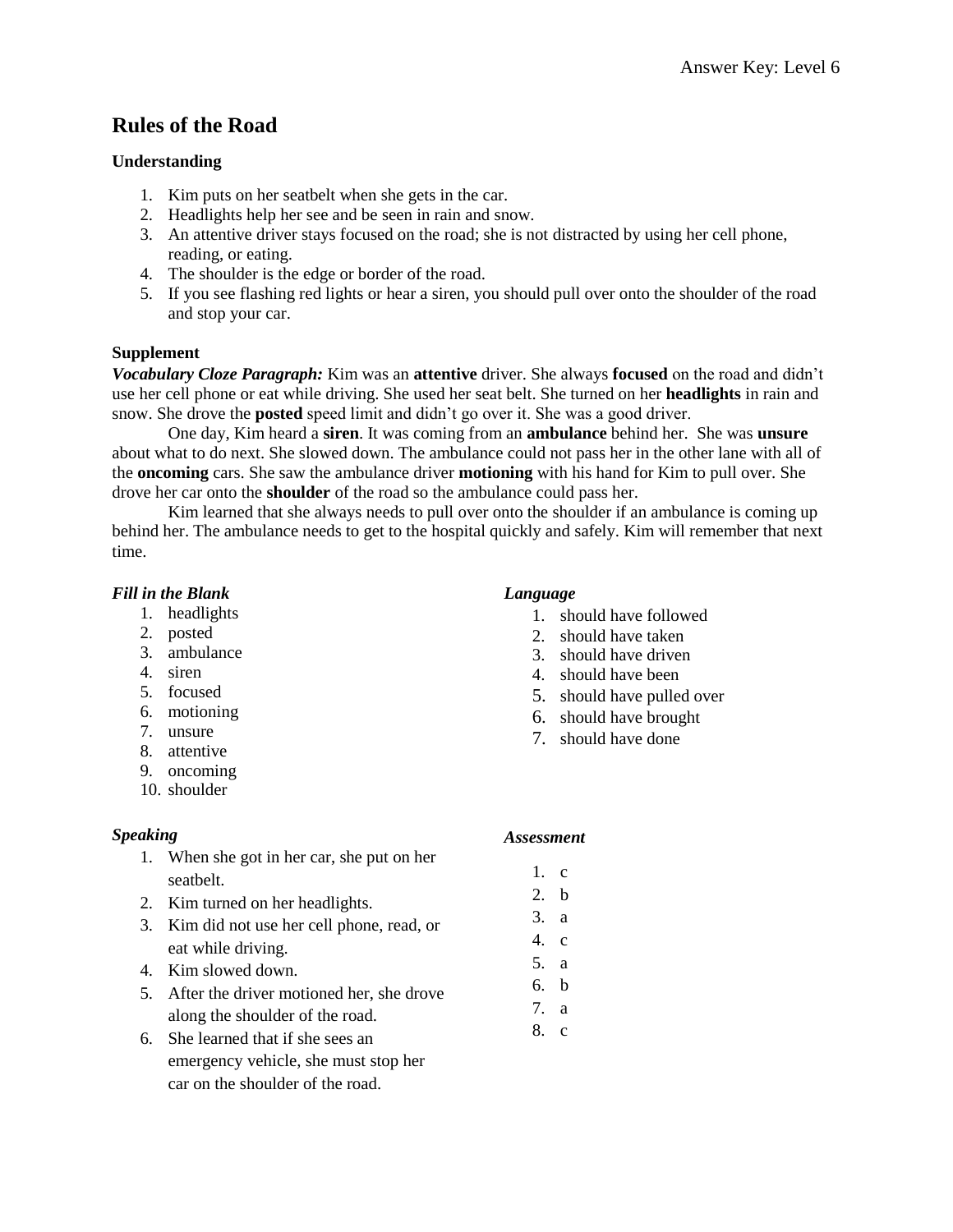# **A Memorable Morning at the Airport**

#### **Understanding**

- 1. Board means to get on the airplane.
- 2. She arrived two hours before her flight.
- 3. She learned to keep her bags with her at all times.
- 4. She was traveling from California to St. Paul, Minnesota.
- 5. The author bag went missing in the restroom.
- 6. The author's travel was for business because she mentions being given a new work assignment on a project in St. Paul.

#### **Supplement**

*Vocabulary Cloze Paragraph:* I will never forget the time I almost lost my bag at the airport. I was working for a company in California, but I was **assigned** to work on a project in Minnesota. In order to work on the new **project**, I had to fly across the country to St. Paul, Minnesota.

Everything was going smoothly at the airport. I got there on time and got my **boarding pass**. I went through the **security check** without a problem. I went to the restroom. I put my bag outside the restroom **stall** door where I thought it would be safe. Unfortunately, when I came out of the restroom stall, my bag was not there! My work **documents** were in my bag! I started crying so much that tears were **streaming** down my face.

I became **frantic**, running all over and looking for my bag. An airport officer took me to another officer who asked me questions about my bag. Finally, he gave me my bag. I ran to my gate. Everyone had already **boarded** the plane. I hurried to get on the plane too.

That morning at the airport was very **memorable**. But I hope in the future my time at the airport is not so easy to remember. I hope nothing bad happens!

| <b>Fill in the Blank</b> | Language   | <b>Assessment</b> |
|--------------------------|------------|-------------------|
| streaming                | who        | 1. b              |
| 2.<br>stall              | that<br>2. | 2. a              |
| 3.<br>memorable          | 3.<br>that | 3. a              |
| 4. security check        | who<br>4.  | 4. c              |
| boarded<br>5.            | who<br>5.  | 5. a              |
| project<br>6.            | who<br>6.  | 6. b              |
| 7. boarding pass         | that       | 7.b               |
| documents<br>8.          |            | 8.b               |
| 9.<br>assigned           |            |                   |

10. frantic

# *Speaking*

- 1. The author lived in California.
- 2. She needed to fly to St. Paul.
- 3. She got her boarding pass and walked through the security check.
- 4. She left her bag in front of the restroom stall door.
- 5. The first officer asked her if she was okay and then asked what happened.
- 6. The second officer asked questions because he needed to know if the bag was really hers.

7. The author got her bag back and boarded the plane just before the door was closed.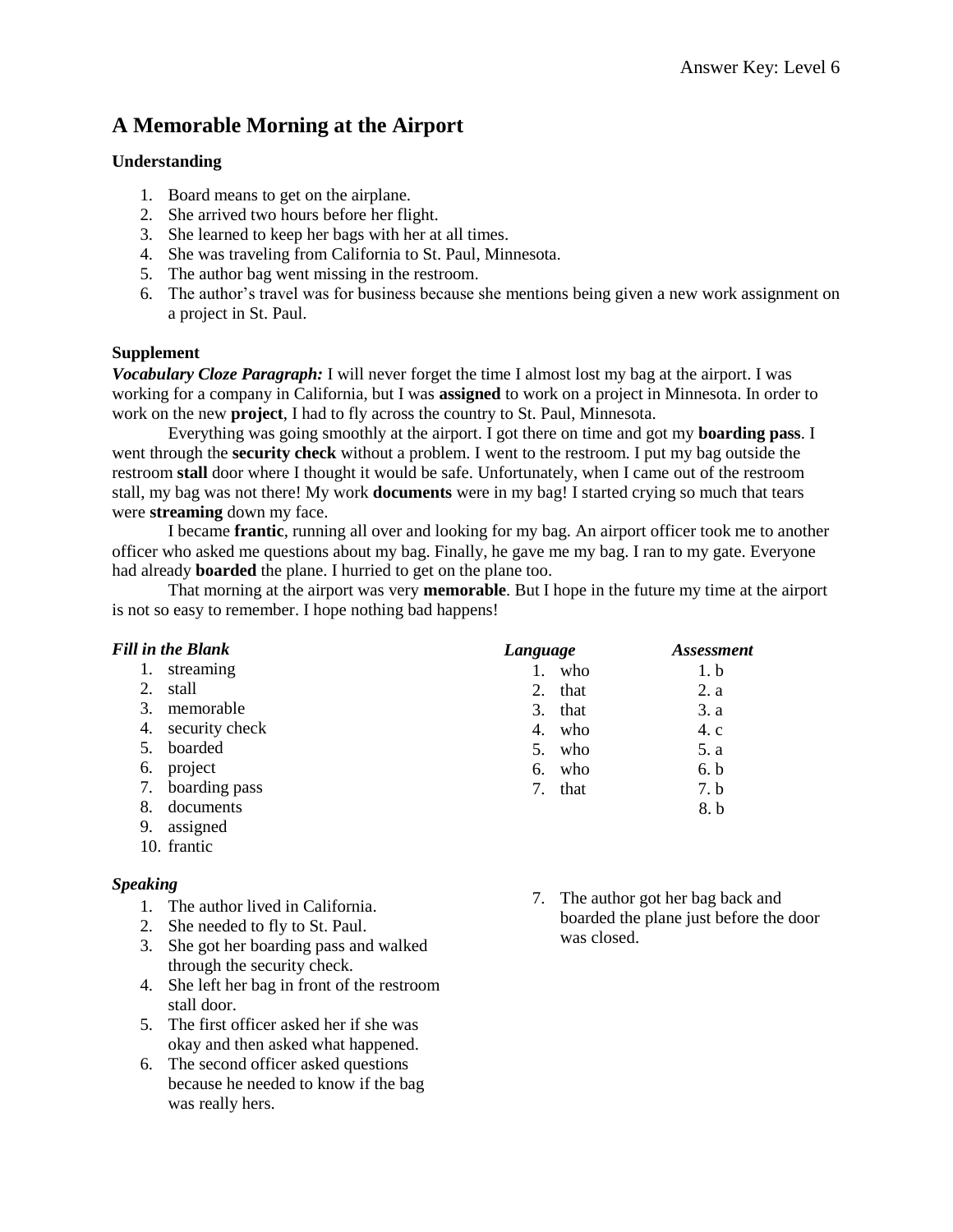# **A Great Day for a Drive**

# **Understanding**

- 1. Bob was singing his favorite song from the radio.
- 2. Bob saw flashing red lights.
- 3. 3, 2, 1, 4 First, Bob slowed down; second, Bob stopped his car; third, Bob turned off the radio; fourth, Bob rolled down his window.
- 4. Bob stopped his car on the shoulder, or edge, of the road.
- 5. Lucky means having good fortune or success, something good is happening.

# **Supplement**

*Vocabulary Cloze Paragraph:* Bob liked to go for drives on the highway on nice fall days to see the leaves. He was enjoying the drive today and was singing along to his favorite song that had a good **beat**. Bob was **tapping** his fingers to the song. He was surprised when he saw **flashing** red lights in his rearview mirror. A state **trooper** was following him.

Bob pulled over and parked on the **shoulder** of the road. He turned off his music and **rolled down** his window. He didn't get out of the car, but he just waited for the officer to approach him.

Bob greeted the officer. The trooper told him he was going sixty in a fifty mph **zone**. Bob didn't know he was speeding, but the trooper **clocked** him speeding. Bob was driving 10 **mph** over the speed limit. The officer looked at Bob's driver's license. Then he gave Bob a **warning**. Bob would have to pay closer attention to the speed limit signs when he went for drives on beautiful fall days!

# *Fill in the Blank*

- 1. tapping
- 2. shoulder
- 3. beat
- 4. mph
- 5. flashing
- 6. rolled down
- 7. zone
- 8. clocked
- 9. trooper
- 10. warning

# *Language*

- 1. was tapping
- 2. were driving/were talking/were going
- 3. were listening/were enjoying
- 4. was driving/was going
- 5. was singing/was talking
- 6. was walking
- 7. were thinking/were talking
- 8. were enjoying

# *Speaking*

# 1. Bob was driving, singing along to his

- favorite song, and tapping to the beat.
- 2. He thought "So much for the great day."
- 3. He turned off the radio and rolled down his window.
- 4. He asked, "Do you know how fast you were going?"
- 5. He was driving 60 mph in a 50 mph zone.
- 6. He received a warning.

- 1. c 2. b
- 3. a
- 4. c
- 5. c
- 6. c
- 7. a
- 8. c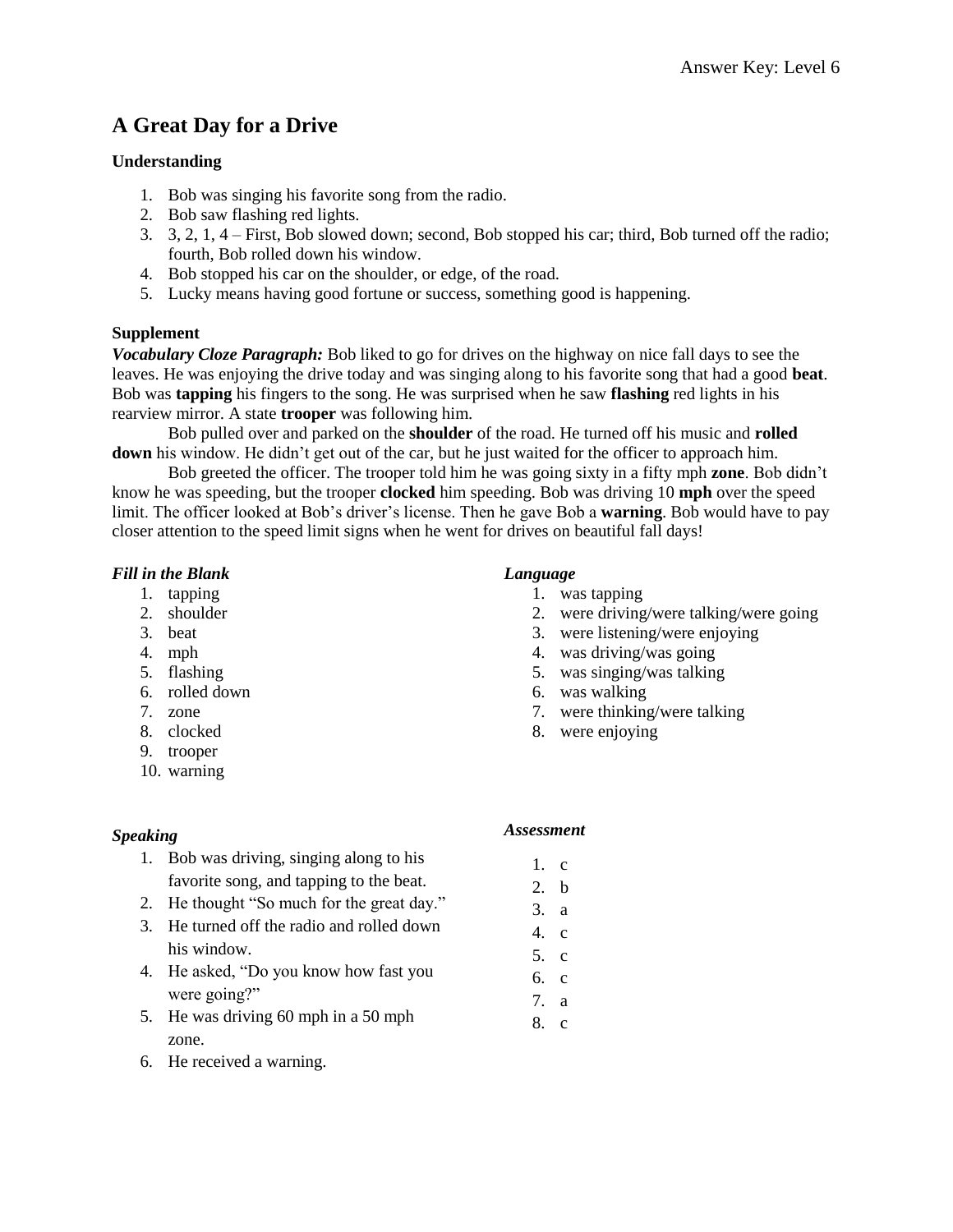# **A Reluctant Doctor Visit**

# **Understanding**

- 1. Meg is tired and often thirsty. She does not feel like her "normal" self.
- 2. Meg is afraid to go to the doctor because she is fearful of the doctor's diagnosis; she fears "he may find a disease."
- 3. Norm wants her to see a doctor because he wants her to get the help she needs to feel better.
- 4. Meg has diabetes.
- 5. The doctor tells Meg her diabetes can be managed by diet and exercise.

# **Supplement**

*Vocabulary Cloze Paragraph:* Meg does not feel well. She is often tired and **thirsty**, so she drinks a lot of water. She tells her friend Norm how she feels. Norm **replies**, "You should see a doctor."

Meg says, "I am **afraid** to go." She is unwilling or **reluctant** to go to the doctor. He might find a **disease**.

Norm tells her that it is better to know if she is sick. Then she can get help. Meg thinks about it. She decides to call the **clinic** and make an appointment. She will see the doctor in four days.

At the clinic, Meg learns that she has **diabetes**. The doctor tells her she can try to **manage** the disease with exercise and eating healthier foods. Meg feels sad, but she is glad she went to the doctor. **At least** she knows what is wrong with her body. She hopes she will feel better soon.

# *Fill in the Blank*

- 1. at least
- 2. manage
- 3. replies
- 4. diabetes
- 5. afraid
- 6. reluctant
- 7. thirsty
- 8. disease
- 9. clinic

# *Speaking*

# *Language*

- 1. afraid
- 2. sad
- 3. happy
- 4. hungry
- 5. better
- 6. reluctant
- 7. thirsty
- 1. Meg feels tired, thirsty, and not like herself. 2. Norm tells Meg to see a doctor. 3. Meg is afraid to see the doctor because he may find a disease. 4. The doctor tells Meg she has diabetes. 5. Meg's diabetes can be managed by diet and exercise. 1. c 2. b 3. a 4. a 5. a 6. b 7. b 8. a
- 6. Meg feels less afraid now that she knows what is wrong.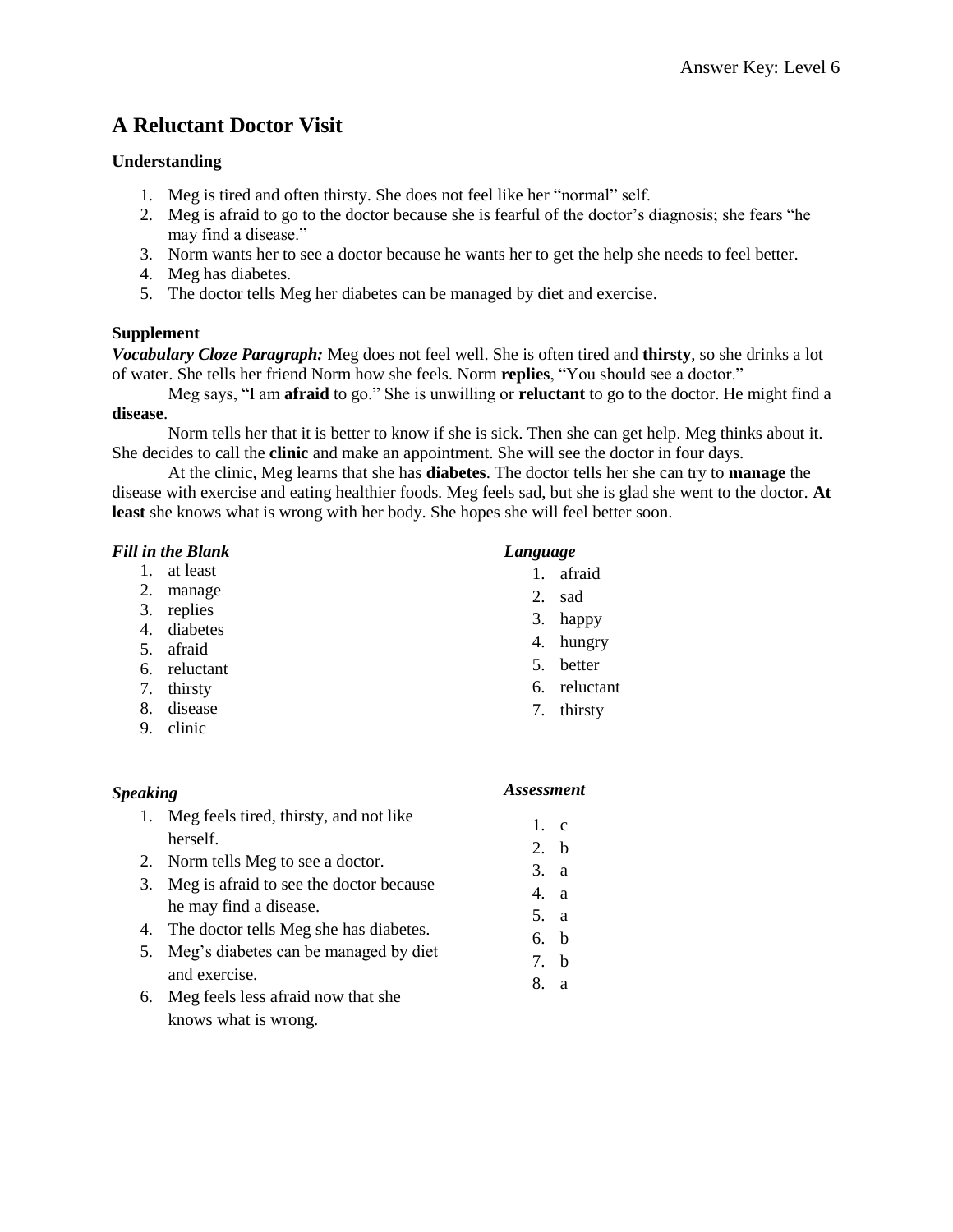# **The First Moon Walk**

# **Understanding**

- 1. President John F. Kennedy desired to put a man on the moon.
- 2. Apollo 11 took the team into space.
- 3. Neil Armstrong was the first man to walk on the moon.
- 4. Edwin "Buzz" Aldrin was the second man to walk on the moon.
- 5. They did experiments and picked up bits of moon dirt and rock on the moon. They also put a U.S. flag on the moon and a left a sign there with the date of the first U.S. moon walk.
- 6. The first moon walk took place on July 20, 1969.

#### **Supplement**

*Vocabulary Cloze Paragraph:* President John F. Kennedy had a goal. In 1961, he said he wanted to put a man on the **Moon**. The U.S. government organization of **NASA** began preparing to fly astronauts into space and reach the Moon. The name of their spacecraft was **Apollo 11**. It **blasted off** into space in 1969. Three astronauts were **on board** and landed on the Moon four days after takeoff. Two of the astronauts went to walk on the surface of the Moon on the **Lunar Module** called the Eagle. One of the astronauts stayed in **orbit** with the spacecraft. All three men did experiments. The two astronauts on the Moon took **bits** of the Moon's surface to study back on earth.

They planted a U.S. flag on the Moon. They left a sign there that stated their trip there was a peaceful mission for all **mankind**. After eight days, the **astronauts** returned to Earth. Americans, including President Kennedy, were proud of Apollo 11's successful trip to the Moon.

# *Fill in the Blank*

- 1. astronauts
- 2. Lunar Module
- 3. blasted off
- 4. on board
- 5. Apollo 11
- 6. Moon
- 7. mankind
- 8. NASA
- 9. bits
- 10. orbit

# *Speaking*

# *Assessment*

*Language:* Answers will vary.

- 1. He wanted to put a man on the Moon in 1961.
- 2. The name of the spacecraft was Apollo 11.
- 3. Two astronauts landed on the Moon.
- 4. Michael Collins stayed in the spacecraft.
- 5. The first man to walk on the Moon was Neil Armstrong.
- 6. Men left a U.S. flag and a sign.
- 1. c
- 2. a
- 3. a
- 4. c
- 5. a
- 6. b 7. a
- 8. a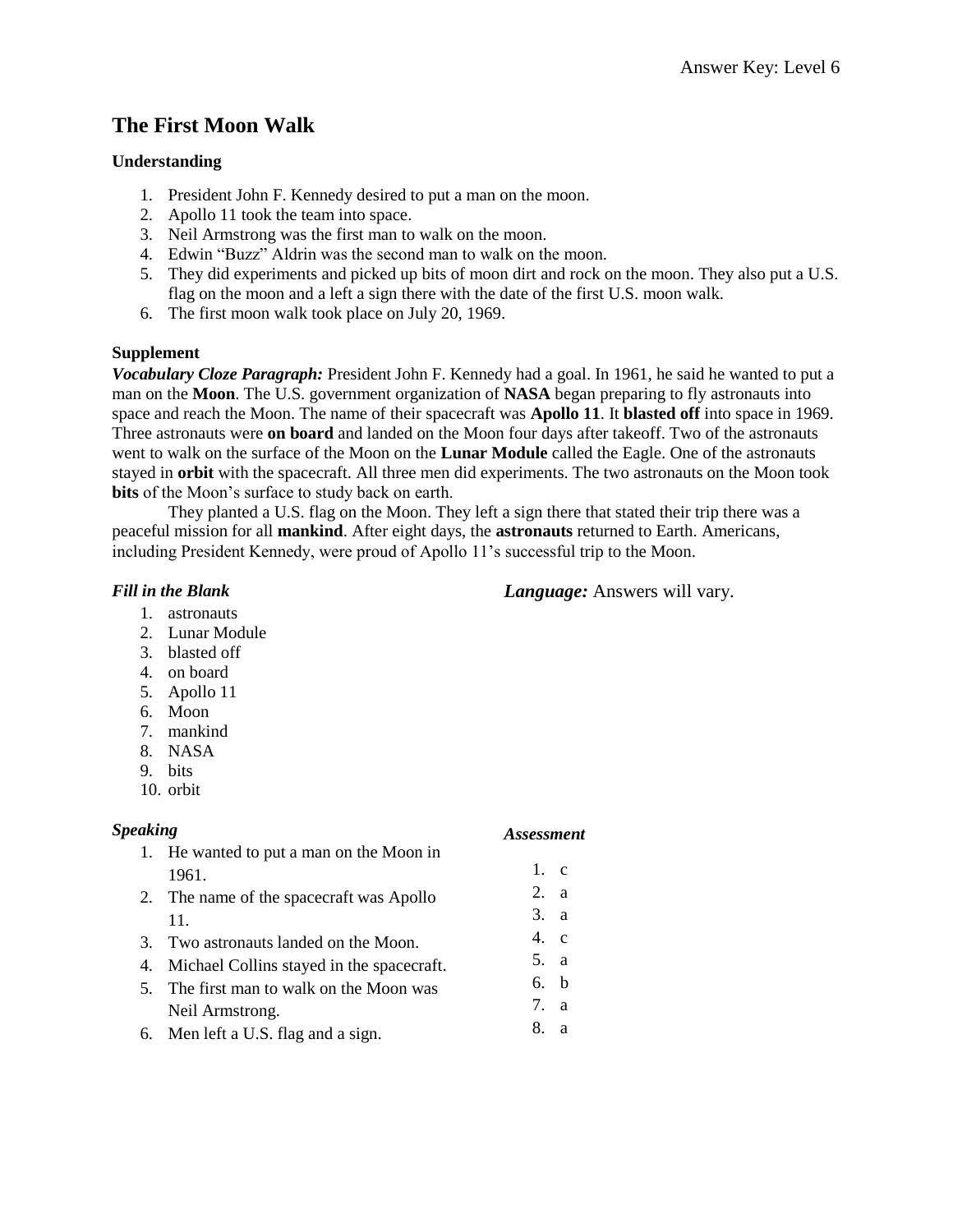# **The Farmers Market**

# **Understanding**

- 1. Hoa and Ming attend an ESL class.
- 2. Hoa asks Ming to go with her to the farmers market.
- 3. Ming likes fresh food because "she thinks it tastes better when it's fresh, and it's also better for you."
- 4. Hoa buys snow pea pods, carrots and cherries.
- 5. Hoa and Ming will return to the farmer's market next week.

#### **Supplement**

*Vocabulary Cloze Paragraph:* Ming and Hoa are learning English. They go to **ESL** class every day. When they are leaving class one day, Hoa asks Ming if she **would** like to go with her to the **farmer**s market. Ming agrees. She wants to go. She misses buying **fresh** food every day like she did in her **native** country. Hoa also remembers buying fresh fruit and meat every day. Ming **states**, "I think the food tastes **better** when it's fresh."

Ming and Hoa go to the farmers market and buy many items. Hoa chooses carrots, cherries, and snow pea pods. Ming **picks out** fish, pears, and green beans. They agree that the farmers market is a great place to buy fresh food. They will go again next week.

#### *Fill in the Blank*

- 1. states
- 2. would
- 3. picks out
- 4. native
- 5. fresh
- 6. ESL
- 7. better
- 8. farmer

# *Speaking*

- 1. They are leaving their ESL class.
- 2. Hoa wants to go to the farmers market.
- 3. She misses fresh food each day.
- 4. She thinks food tastes better when it's fresh, and it's better for you.
- 5. Ming buys pears, green beans, and fish. Hoa buys snow pea pods, carrots, and cherries.
- 6. They will go again next week.

#### *Language*

- 1. I'd like some lettuce, cheese, tomatoes, onions, and taco sauce.
- 2. The students are decorating the gym with balloons, streamers, and confetti.
- 3. Guillermo is shopping for pants, shirts, a jacket, and shoes.
- 4. Shukri bought bananas, strawberries, cherries, and ice cream.
- 5. Tom and Susan are only eating rice and beans.
- 6. The ingredients are flour, sugar, butter, vanilla, peanut butter, and baking soda.
- 7. He buys fresh salads and frozen pizzas.

- 1. a
- 2. b
- 3. a
- 4. c
- 5. b
- 6. c
- 7. b
- 8. a